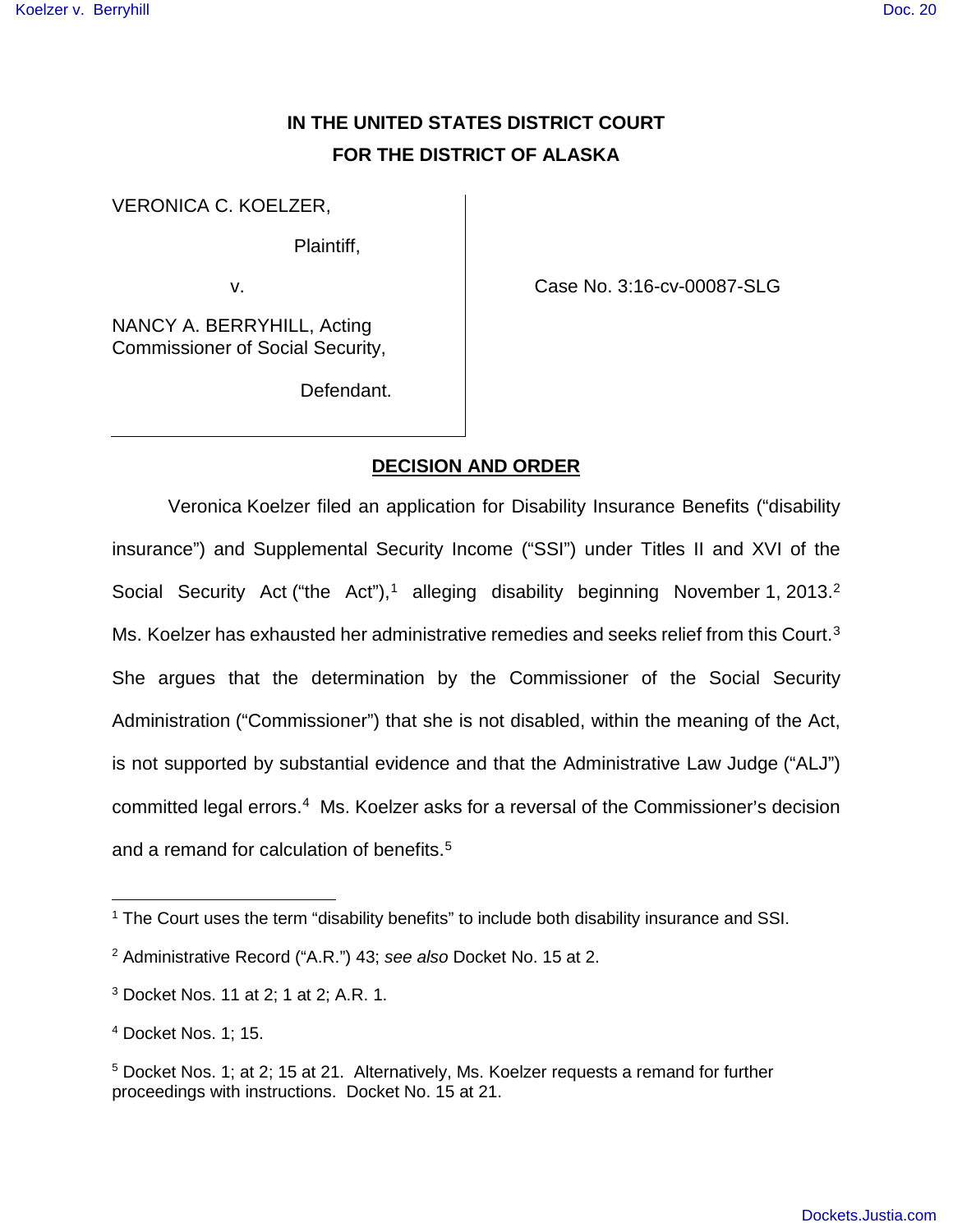The Commissioner filed an answer to the complaint and an answering brief in opposition.<sup>[6](#page-1-0)</sup> Oral argument was not requested and was not necessary to the Court's determination. For the reasons set forth below, Ms. Koelzer's Motion for Remand at **Docket 1** is **GRANTED**, the Commissioner's final decision is **VACATED**, and the case is **REMANDED** to the Commissioner for the immediate calculation of benefits.

## **I. STANDARD OF REVIEW**

A decision by the Commissioner to deny disability benefits will not be overturned unless it either is not supported by substantial evidence or is based upon legal error.<sup>[7](#page-1-1)</sup> "Substantial evidence" has been defined by the United States Supreme Court as "such relevant evidence as a reasonable mind might accept as adequate to support a conclusion."[8](#page-1-2) Such evidence must be "more than a mere scintilla," but may be "less than a preponderance."<sup>[9](#page-1-3)</sup> In making its determination, the Court considers the evidence in its entirety, weighing both the evidence that supports and that which detracts from the ALJ's conclusion.[10](#page-1-4) If the evidence is susceptible to more than one rational interpretation, the ALJ's conclusion must be upheld.<sup>[11](#page-1-5)</sup>

<span id="page-1-4"></span><sup>10</sup> Jones v. Heckler, 760 F.2d 993, 995 (9th Cir. 1985).

<span id="page-1-5"></span><sup>11</sup> Gallant v. Heckler, 753 F.2d 1450, 1452–53 (9th Cir. 1984).

<span id="page-1-0"></span><sup>1</sup> <sup>6</sup> Docket Nos. 11, 17 respectively.

<span id="page-1-1"></span><sup>7</sup> Matney ex rel. Matney v. Sullivan, 981 F.2d 1016, 1019 (9th Cir. 1992) (citing Gonzalez v. Sullivan, 914 F.2d 1197, 1200 (9th Cir. 1990)).

<span id="page-1-2"></span><sup>&</sup>lt;sup>8</sup> Richardson v. Perales, 402 U.S. 389, 401 (1971) (quoting Consol. Edison Co. v. NLRB, 305 U.S. 197, 229 (1938)).

<span id="page-1-3"></span> $9$  Id.; Sorenson v. Weinberger, 514 F.2d 1112, 1119 n.10 (9th Cir. 1975) (per curiam).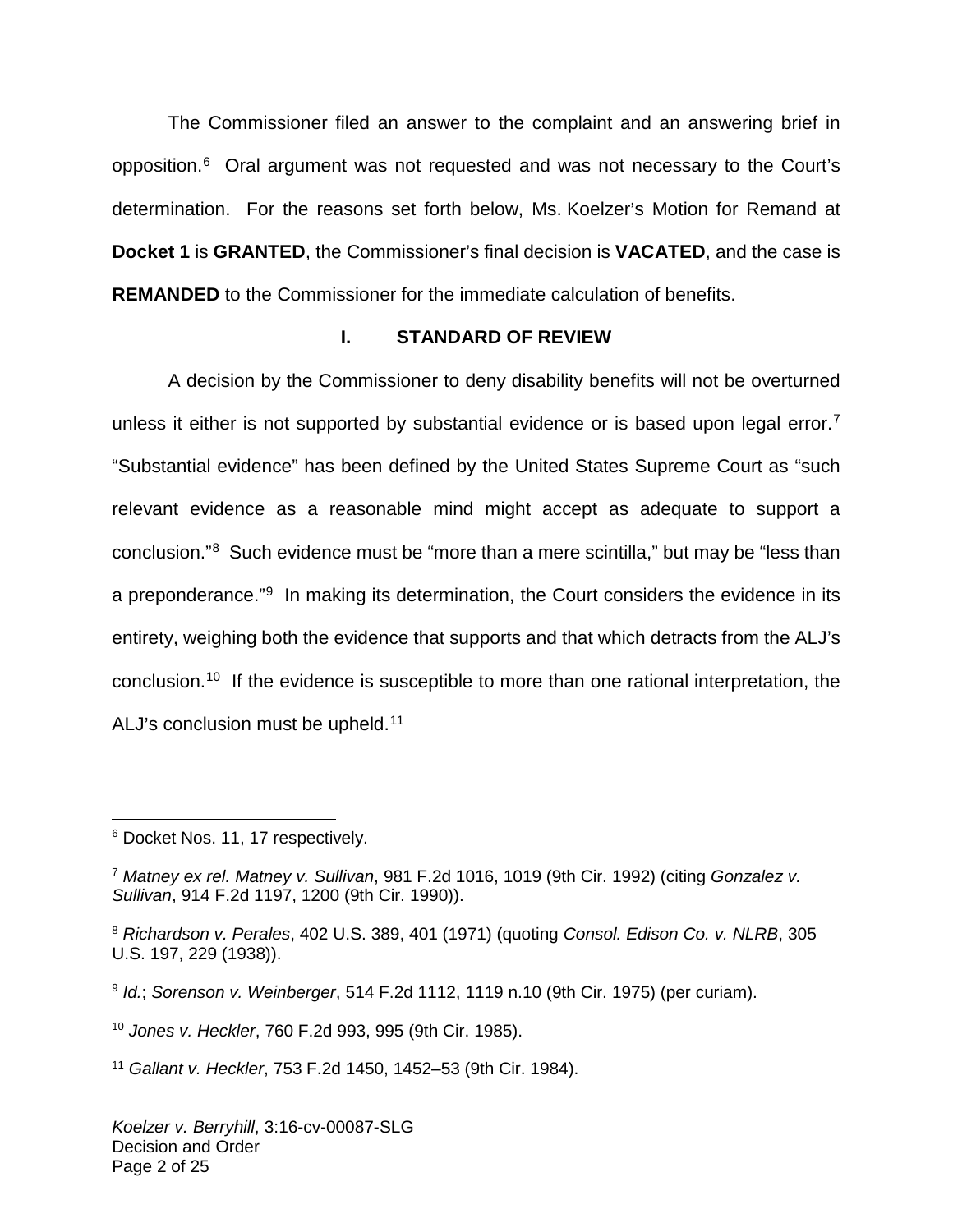## **II. DETERMINING DISABILITY**

The Act provides for the payment of disability insurance to individuals who have

contributed to the Social Security program and who suffer from a physical or mental

disability.<sup>[12](#page-2-0)</sup> In addition, SSI may be available to individuals who are age 65 or older, blind

or disabled, but who do not have insured status under the Act.<sup>[13](#page-2-1)</sup> Disability is defined in

the Act as follows:

[I]nability to engage in any substantial gainful activity by reason of any medically determinable physical or mental impairment which can be expected to result in death or which has lasted or can be expected to last for a continuous period of not less than 12 months.[14](#page-2-2)

The Act further provides:

An individual shall be determined to be under a disability only if his physical or mental impairments are of such severity that he is not only unable to do his previous work but cannot, considering his age, education, and work experience, engage in any other kind of substantial gainful work which exists in the national economy, regardless of whether such work exists in the immediate area in which he lives, or whether a specific job vacancy exists for him, or whether he would be hired if he applied for work. For purposes of the preceding sentence (with respect to any individual), "work which exists in the national economy" means work which exists in significant numbers either in the region where such individual lives or in several regions of the country.[15](#page-2-3)

The Commissioner has established a five-step process for determining disability

within the meaning of the Act.<sup>[16](#page-2-4)</sup> A claimant bears the burden of proof at steps one through

<span id="page-2-2"></span><sup>14</sup> 42 U.S.C. § 423(d)(1)(A).

<span id="page-2-3"></span><sup>15</sup> 42 U.S.C. § 423(d)(2)(A).

<span id="page-2-4"></span><sup>16</sup> 20 C.F.R. § 404.1520(a)(4) (2014).

Koelzer v. Berryhill, 3:16-cv-00087-SLG Decision and Order Page 3 of 25

<span id="page-2-0"></span> $\overline{a}$ <sup>12</sup> 42 U.S.C. § 423(a) (2012).

<span id="page-2-1"></span><sup>13</sup> 42 U.S.C. § 1381 (2012).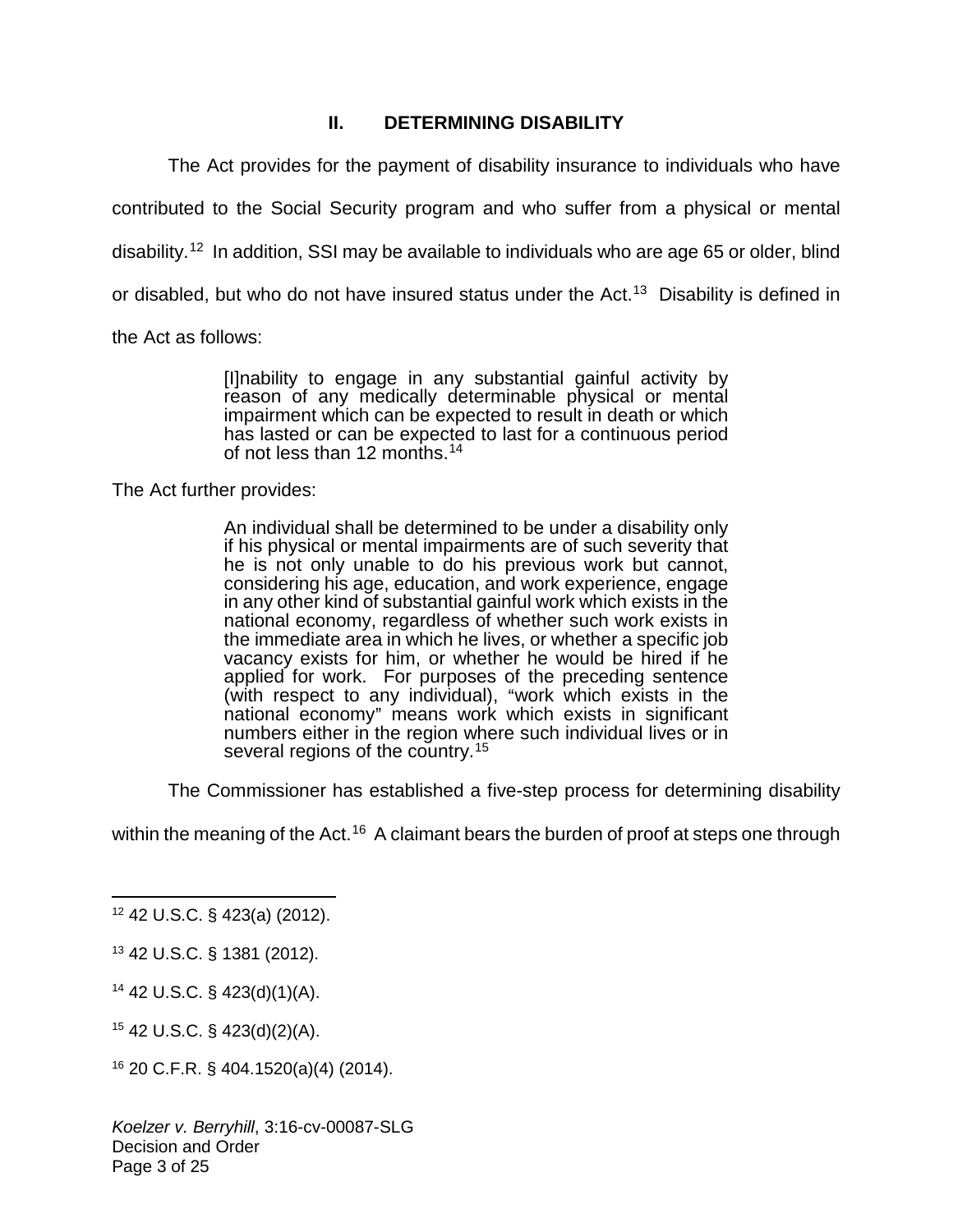four in order to make a *prima facie* showing of disability<sup>[17](#page-3-0)</sup> If a claimant establishes a prima facie case, the burden of proof then shifts to the agency at step five.<sup>[18](#page-3-1)</sup> The Commissioner can meet this burden in two ways: "(a) by the testimony of a vocational expert, or (b) by reference to the Medical-Vocational Guidelines at 20 C.F.R. pt. 404, subpt. P, app. 2."<sup>[19](#page-3-2)</sup> The steps, and the ALJ's findings in this case, are as follows:

**Step 1.** Determine whether the claimant is involved in "substantial gainful activity." The ALJ concluded that Ms. Koelzer had not engaged in substantial gainful activity since November 1, 2013. [20](#page-3-3)

**Step 2.** Determine whether the claimant has a medically severe impairment or combination of impairments. A severe impairment significantly limits a claimant's physical or mental ability to do basic work activities, and does not consider age, education, or work experience. The severe impairment or combination of impairments must satisfy the twelve-month duration requirement. The ALJ determined that Ms. Koelzer has the following severe impairments: post-traumatic stress disorder ("PTSD"), dependent personality disorder, depression, history of mild traumatic brain injury, probable borderline intellectual functioning, hearing loss in the right ear, and obesity. The ALJ found that the following impairments were not severe: GERD and bronchitis. The ALJ also found that

<span id="page-3-0"></span><sup>&</sup>lt;sup>17</sup> Treichler v. Comm'r of Soc. Sec. Admin., 775 F.3d 1090, 1096 n.1 (9th Cir. 2014) (quoting Hoopai v. Astrue, 499 F.3d 1071, 1074–75 (9th Cir. 2007)); see also Tackett v. Apfel, 180 F.3d 1094, 1098 (9th Cir. 1999).

<span id="page-3-1"></span><sup>18</sup> Treichler, 775 F.3d at 1096 n.1.

<span id="page-3-2"></span><sup>19</sup> Tackett, 180 F.3d. at 1099.

<span id="page-3-3"></span> $^{20}$  A.R. 21.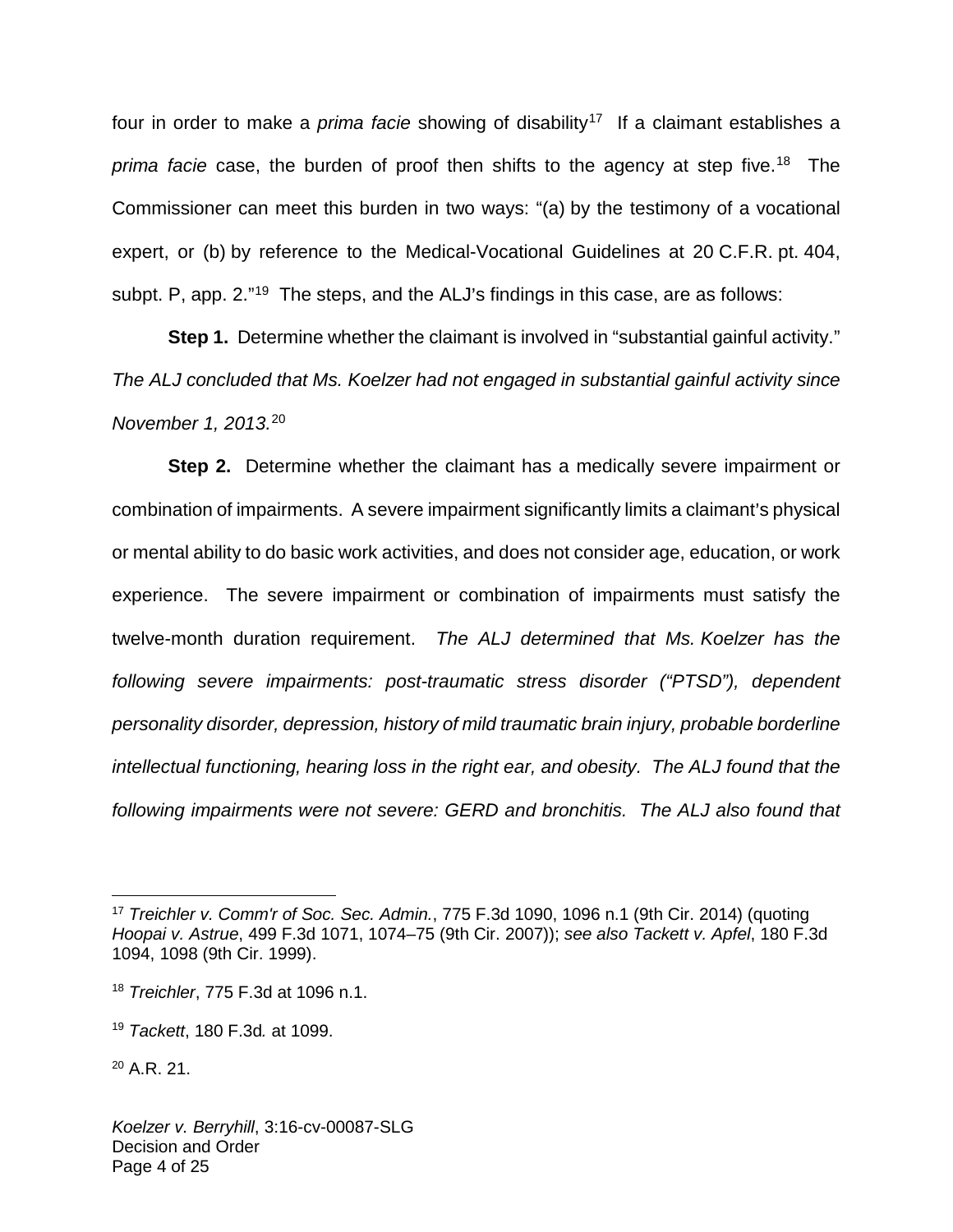the following alleged impairments were not medically determinable: chronic gastroenteritis, ovarian cyst, lymphedema, pelvic inflammatory disease, low back pain with pain and numbness of the left leg, left ankle pain and swelling, and arm pain.<sup>[21](#page-4-0)</sup>

**Step 3.** Determine whether the impairment (or combination of impairments) is the equivalent of a number of listed impairments found in 20 C.F.R. pt. 404, subpt. P, app. 1 that are so severe as to preclude substantial gainful activity. If the impairment is the equivalent of one of the listed impairments and meets the twelve-month duration requirement, the claimant is conclusively presumed to be disabled. If not, the evaluation goes on to the fourth step. The ALJ determined that Ms. Koelzer does not have an impairment or combination of impairments that meets or medically equals the severity of a listed impairment. The ALJ specifically found that the  $\S$  12.05 – Intellectual Disability criteria did not apply.[22](#page-4-1)

Before proceeding to step four, a claimant's **residual functional capacity** ("RFC") is assessed.<sup>[23](#page-4-2)</sup> Once determined, the RFC is used at both step four and step five.<sup>[24](#page-4-3)</sup> An RFC assessment is a determination of what a claimant is able to do despite his or her physical, mental, or other limitations.<sup>[25](#page-4-4)</sup> The ALJ concluded that Ms. Koelzer has the RFC to perform a full range of work at all exertional levels but with the following nonexertional

<u>.</u>

<span id="page-4-0"></span><sup>21</sup> A.R. 21–23.

<span id="page-4-1"></span><sup>22</sup> A.R. 23–25.

<span id="page-4-2"></span> $23$  20 C.F.R. § 404.1520(a)(4).

<span id="page-4-3"></span> $24$  Id.

<span id="page-4-4"></span><sup>25</sup> 20 C.F.R. § 404.1545(a) (2014).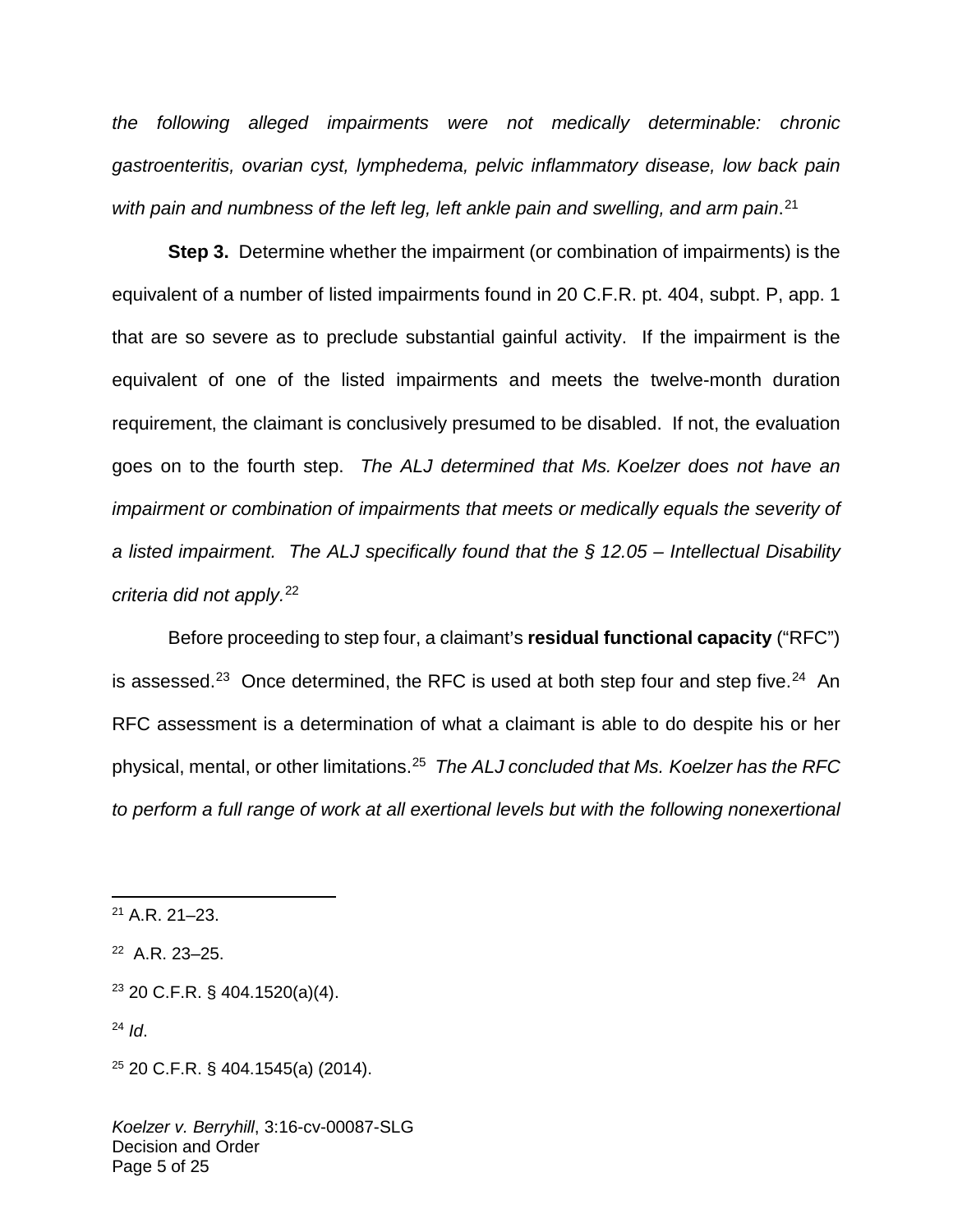limitations: no climbing of ladders, ropes, or scaffolds; occasional stooping; avoiding concentrated exposure to excessive noise, unprotected heights and hazardous machinery; and with work that is limited to simple, routine and repetitive tasks with only occasional direct interaction with the general public.<sup>[26](#page-5-0)</sup>

**Step 4.** Determine whether the impairment prevents the claimant from performing work performed in the past. At this point, the analysis considers the claimant's RFC and past relevant work. If the claimant can still do his or her past relevant work, the claimant is deemed not to be disabled. Otherwise, the evaluation process moves to the fifth and final step. The ALJ found that Ms. Koelzer is unable to perform any past relevant work.<sup>[27](#page-5-1)</sup>

**Step 5.** Determine whether the claimant is able to perform other work in the national economy in view of his or her age, education, and work experience, and in light of the RFC. If so, the claimant is not disabled. If not, the claimant is considered disabled. Based on the testimony of a vocational expert ("VE"), the ALJ determined that there are jobs that exist in significant numbers in the national economy that Ms. Koelzer can perform, including: table worker, DOT No. 730.687-182, sedentary; assembler, DOT No. 706.684-022, light; cleaner/maid hotel/motel, DOT No. 323.687-014, light.<sup>[28](#page-5-2)</sup>

#### **III. PROCEDURAL AND FACTUAL BACKGROUND**

Ms. Koelzer was born in 1984 and is currently 33 years old. She was raised in both Anchorage, Alaska and Arizona and has resided in Alaska for over a decade. Ms.

 $\overline{a}$ 

<span id="page-5-1"></span><sup>27</sup> A.R. 33.

<span id="page-5-0"></span><sup>26</sup> A.R. 33.

<span id="page-5-2"></span> $28$  A.R. 35. All jobs are listed as unskilled (SVP 2). A.R. 34.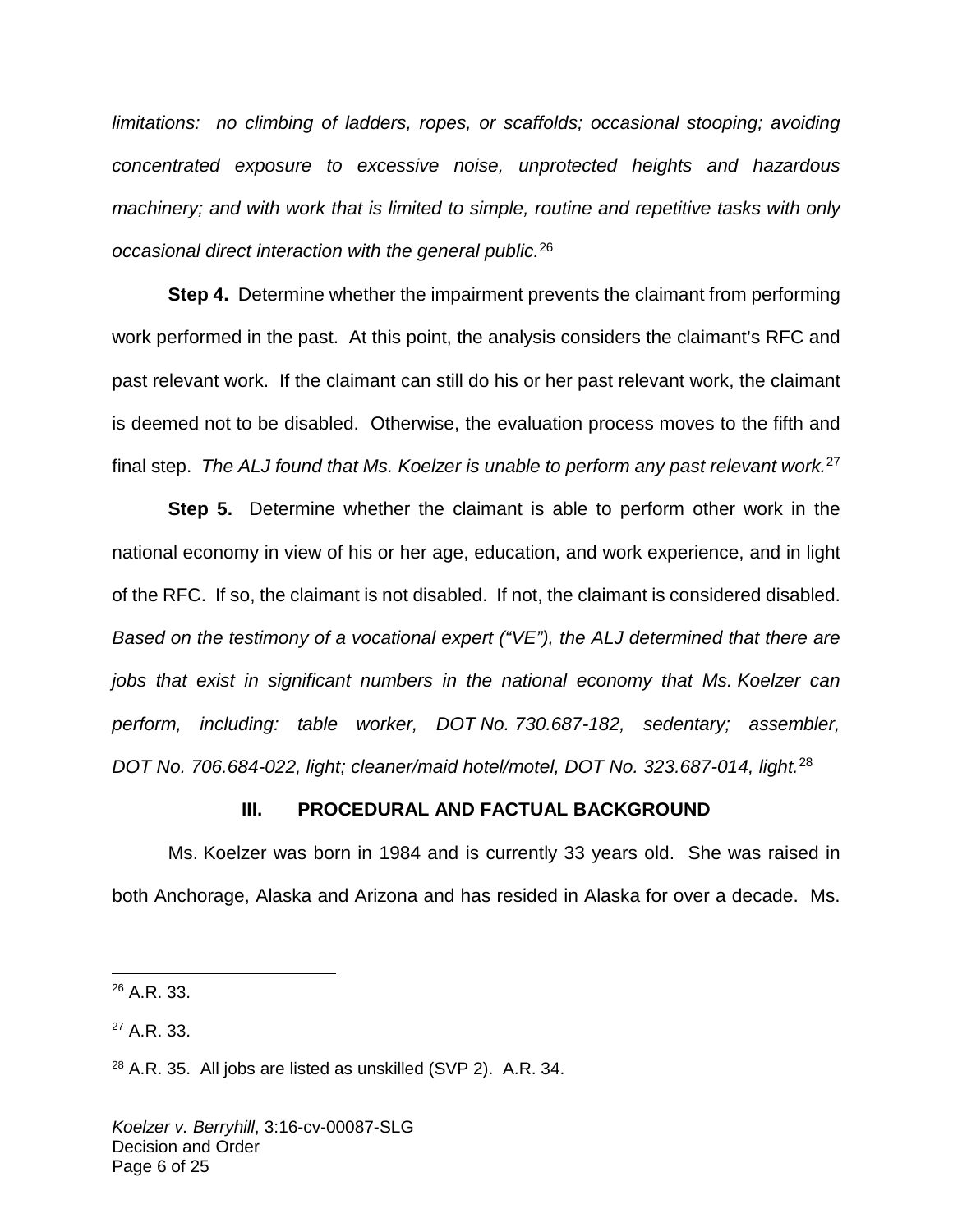Koelzer has learning disabilities and received special education services throughout her elementary and high school education.<sup>[29](#page-6-0)</sup> She graduated high school in 2005 at age 20 through the Specialized Academic Vocational Education ("SAVE") school in Anchorage.<sup>[30](#page-6-1)</sup> From 2003 through 2005, when she was in her late teens, her performance in reading, writing, and math testing prior to graduation was consistently "far below" proficient in reading and math and "below" proficient in writing.<sup>[31](#page-6-2)</sup> Ms. Koelzer obtained a driver's license when she was a teenager in Arizona; she required special accommodation in order to do so.<sup>[32](#page-6-3)</sup>

 After being assaulted by a former boyfriend on December 11, 2011, Ms. Koelzer suffers from PTSD, depression, and anxiety.<sup>[33](#page-6-4)</sup> The assault perforated her right ear drum and caused facial bruising and mild soft-tissue injury around her neck.<sup>[34](#page-6-5)</sup> Ms. Koelzer's

<span id="page-6-2"></span><sup>31</sup> A.R. 285; see also A.R. 305.

<span id="page-6-4"></span><sup>33</sup> A.R. 376–79, 661.

<span id="page-6-5"></span><sup>34</sup> A.R. 379.

 $\overline{a}$ 

Koelzer v. Berryhill, 3:16-cv-00087-SLG Decision and Order Page 7 of 25

<span id="page-6-0"></span> $29$  A.R. 439, 686; see also A.R. 266 (three year Individual Education Program ("IEP"), grade 11, Dec. 7, 2001), 277 (IEP, Sep. 29, 2003).

<span id="page-6-1"></span><sup>&</sup>lt;sup>30</sup> See A.R. 298,301. According to the Anchorage School District/s website, SAVE "is an alternative high school that specializes in working with juniors and seniors who are significantly behind in credit. . . . Students attend SAVE for three periods, either in the morning or afternoon, after which they attend King Career Center or work at a local business. SAVE specializes in 'meeting the student where s/he is.'"),<http://www.asdk12.org/aboutschools/save/> (last visited Apr. 12, 2017).

<span id="page-6-3"></span> $32$  A.R. 55–56 ("I got my permit [] in Arizona. They had to do the flash cards for me to—that would show like a vehicle that would say which lane would you turn because I couldn't do the computer very well . . . . [in Alaska] I took like a couple of classes for driver's ed and then I went to that [University of Alaska Anchorage]. . . . Q. . . . like a prep course? A. Something like that.").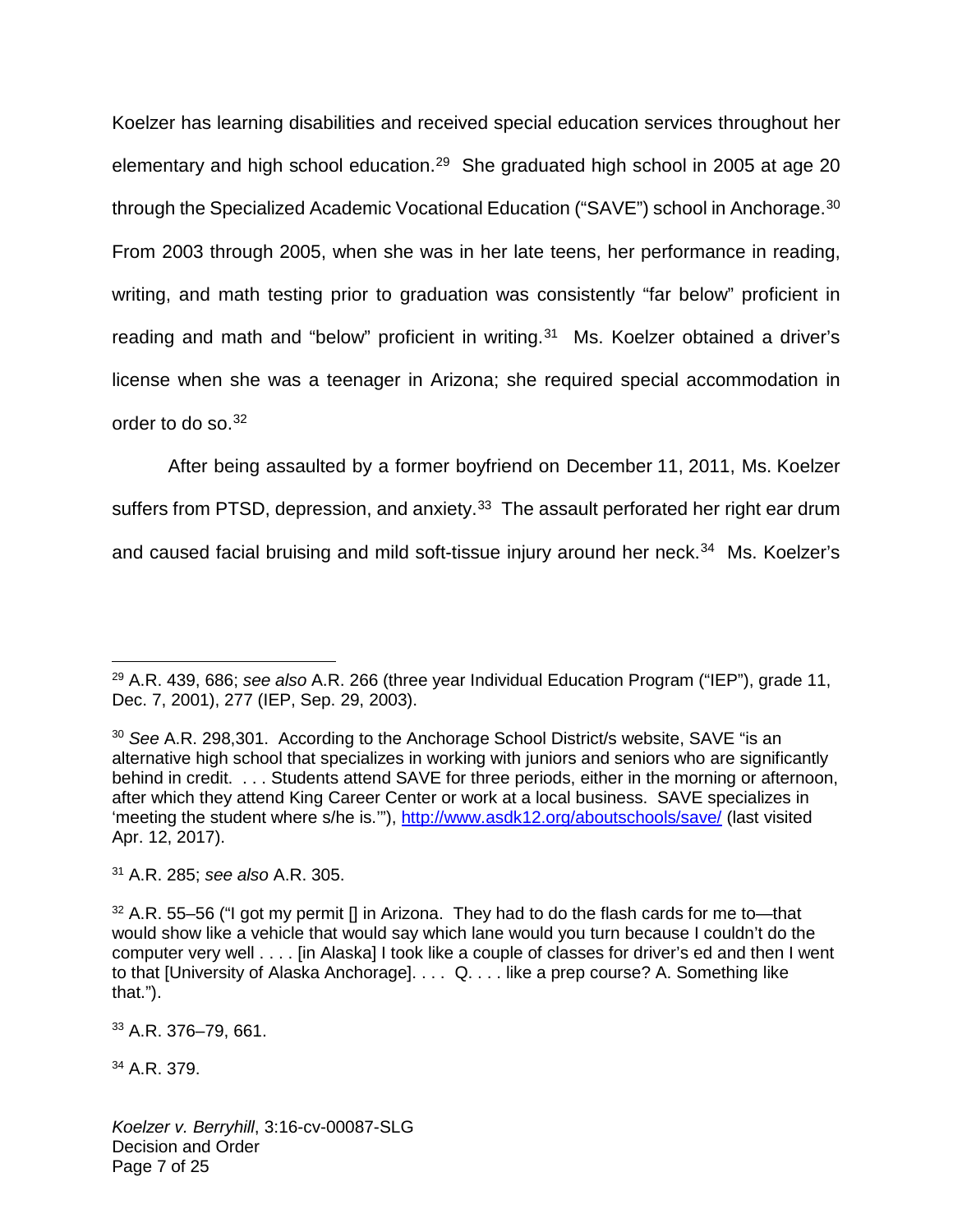weight has fluctuated greatly since that time.<sup>[35](#page-7-0)</sup> She is very afraid of being assaulted again.

Hope Community Resources employed Ms. Koelzer from 2010 through 2012 in both its Home Health Care program and at its Discovery Center.<sup>[36](#page-7-1)</sup> At Home Health Care, Ms. Koelzer provided individual support services (e.g., bathing, feeding, and toileting) to adults. At the Discovery Center, she provided basic monitoring of children with special needs. Ms. Koelzer stopped working at Hope Community Resources after she accidently gave an individual the wrong medication dose. $37$  She has also worked as a cashier at a drug store, gas station, and convenience store and as a fast food employee and day care worker over the years, including while attending SAVE.<sup>[38](#page-7-3)</sup>

Ms. Koelzer lives downstairs from her parents.<sup>[39](#page-7-4)</sup> A friend moved into the space with her in order to help Ms. Koelzer with her fear.<sup>[40](#page-7-5)</sup> Occasionally Ms. Koelzer runs errands outside her home, but only when her mother or friend accompany her; otherwise

<span id="page-7-4"></span><sup>39</sup> A.R. 67.

1

<span id="page-7-5"></span><sup>40</sup> A.R. 220, 227, 232.

<span id="page-7-0"></span><sup>35</sup> A.R. 543 (290 lbs., Dec. 4, 2011), 532 (200 lbs., Apr. 20, 2012), 526 (315 lbs., Aug. 1, 2012), 499 (230 lbs., Apr. 2, 2013), 423 (348 lbs., Jun. 5, 2013), 685 (364 lbs., Feb, 17, 2014).

<span id="page-7-1"></span><sup>&</sup>lt;sup>36</sup> A.R. 68, 192–94, 200. According to Hope Community Resources' website, "we are a nonprofit organization providing community supports to hundreds of individuals and families who experience intellectual and developmental disabilities, traumatic brain injury and mental health challenges,"<https://www.hopealaska.org/about-us> (last visited Mar. 29, 2017).

<span id="page-7-2"></span> $37$  A.R. 55, 70, 81, 440. The A.R. indicates that Ms. Koelzer left this job voluntarily. A.R. 440, 661.

<span id="page-7-3"></span><sup>38</sup> A.R. 200, 191–93, 277, 293, 321, 350.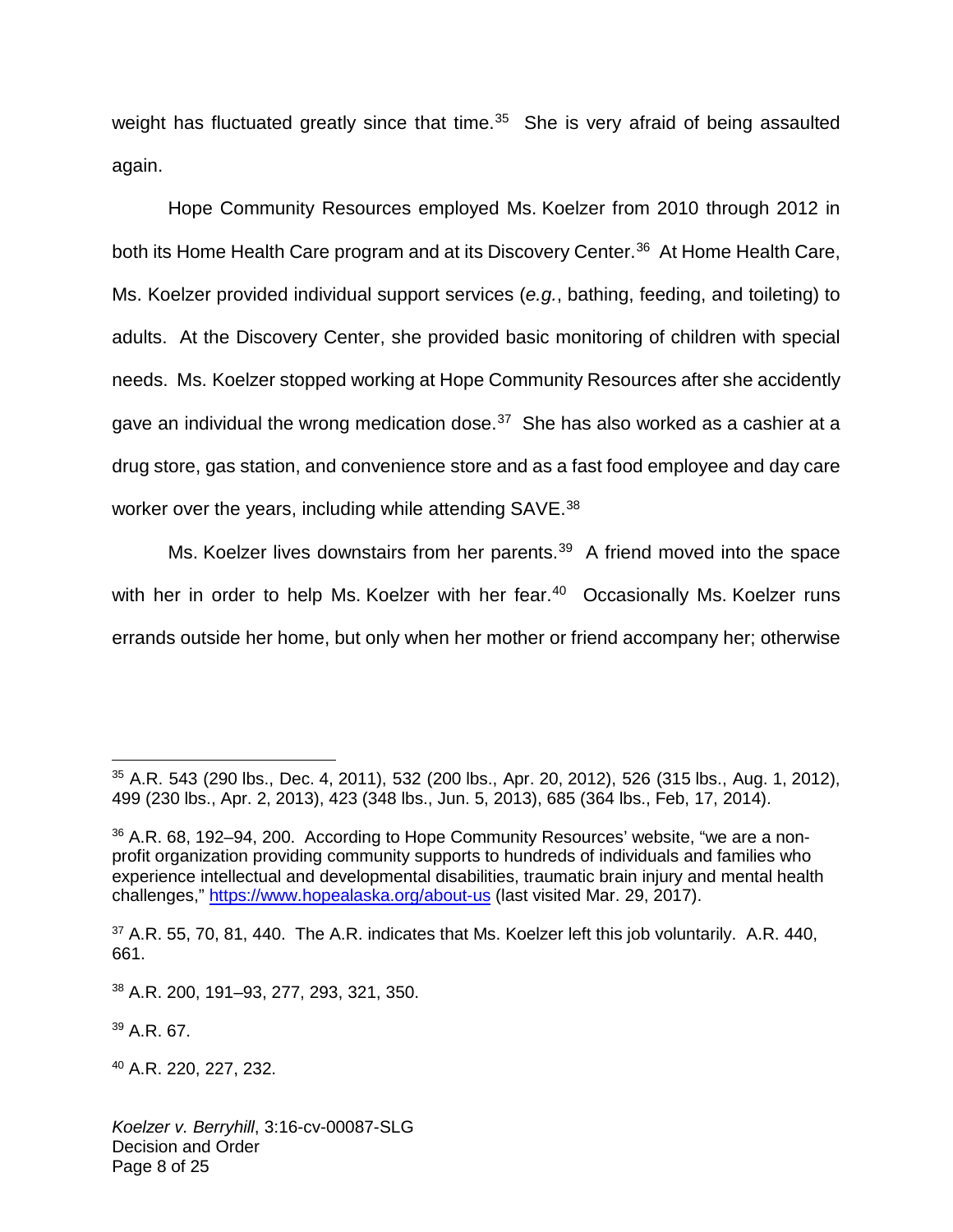she typically does not leave the house.<sup>[41](#page-8-0)</sup> Ms. Koelzer stays up through the night—out of fear that her ex-boyfriend or others will find and hurt her—and sleeps during the day.<sup>[42](#page-8-1)</sup>

Mr. Koelzer claims disability due to a combination of impairments that includes: intellectual disability, post-traumatic stress disorder ("PTSD"), depression, anxiety, dependent personality disorder, history of a mild traumatic brain injury, hearing loss in her right ear, and obesity.<sup>[43](#page-8-2)</sup> Her date of last insured is December 31, 2017.<sup>[44](#page-8-3)</sup>

The ALJ hearing was held on April 3, 2014; Ms. Koelzer was represented by counsel at that hearing.<sup>[45](#page-8-4)</sup> The ALJ's decision was issued on June 19, 2014, and found that Ms. Koelzer was not disabled from November 1, 2013 through the date of the decision. [46](#page-8-5) The Appeals Council declined to review the ALJ's disability determination on February 26, 2016.<sup>[47](#page-8-6)</sup> As such, the ALJ's decision is the final decision of the Social Security Administration ("SSA").<sup>[48](#page-8-7)</sup> Ms. Koelzer filed her complaint seeking judicial review with this Court on April 28, 2016;<sup>[49](#page-8-8)</sup> she is represented by counsel in this appeal.

<span id="page-8-3"></span><sup>44</sup> A.R. 76.

1

<span id="page-8-4"></span><sup>45</sup> A.R. 43.

<span id="page-8-5"></span><sup>46</sup> A.R. 35.

<span id="page-8-6"></span><sup>47</sup> A.R. 1.

<span id="page-8-7"></span><sup>48</sup> Brewes v. Comm'r Soc. Sec. Admin., 682 F.3d 1157, 1162 (9th Cir. 2012).

<span id="page-8-8"></span><sup>49</sup> Docket Nos. 1; 15.

Koelzer v. Berryhill, 3:16-cv-00087-SLG Decision and Order Page 9 of 25

<span id="page-8-0"></span><sup>41</sup> A.R. 46, 54, 57–59, 221, 223–24, 226, 233, 235, 237.

<span id="page-8-1"></span><sup>42</sup> A.R. 47–48, 232, 236, 226, 440.

<span id="page-8-2"></span><sup>&</sup>lt;sup>43</sup> Docket No. 15 at 2. Ms. Koelzer asserted at the ALJ hearing that she also suffered from chronic diarrhea and gastroenteritis, GERD, pelvic inflammatory disease, ovarian cyst, peripheral edema, lymphedema, and recurrent attacks of bronchitis and respiratory infections. A.R. 45.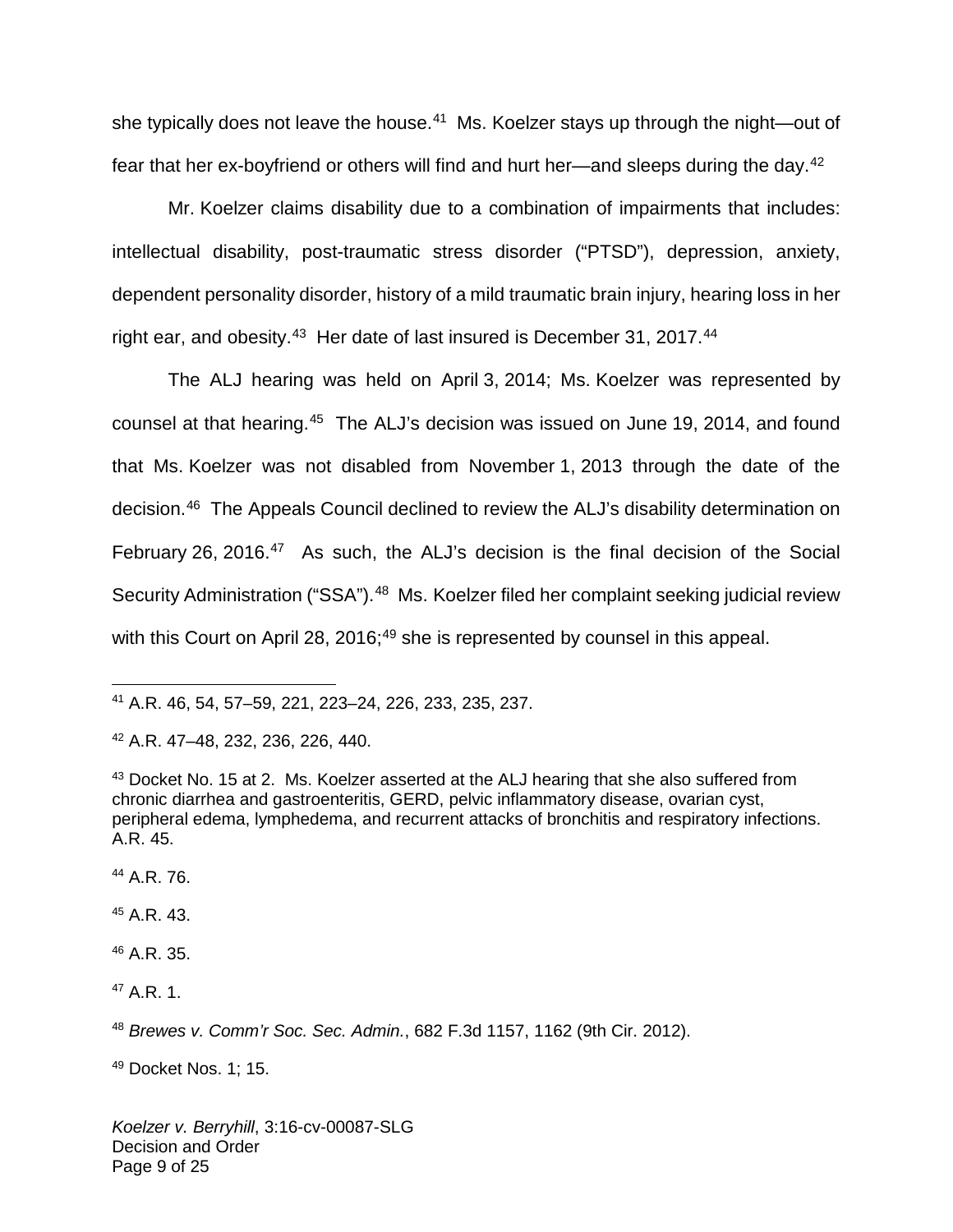## **IV. DISCUSSION**

Ms. Koelzer argues that the ALJ erred in: (1) determining that her intellectual disability does not meet or equal the criteria in  $\S$  12.05(C) – Intellectual Disability Listing; (2) discrediting her testimony; (3) discrediting her mother's testimony; and (4) relying on the VE's testimony because the VE's opinions were based on an RFC that was not supported by substantial evidence.<sup>[50](#page-9-0)</sup> The Commissioner asserts that the ALJ did not err in any of these respects.

## **(1) Section 12.05(C) Listing**

Intellectual disability is a diagnostic category under § 12.00 – Mental Disorders that

can automatically qualify a claimant as unable to pursue substantial gainful employment

and therefore deemed disabled under step three of the disability analysis.<sup>[51](#page-9-1)</sup>

Under the applicable regulation in effect at the relevant time, an Intellectual

Disability under § 12.05 required the following:

Intellectual disability refers to significantly subaverage general intellectual functioning with deficits in adaptive functioning initially manifested during the development period; i.e., the evidence demonstrates or supports onset of the impairment before age 22.

The required level of severity for this disorder is met when the requirements in A, B, C, or D are satisfied.

A. Mental incapacity evidenced by dependence upon others for personal needs (e.g., toileting, eating, dressing, or bathing) and inability to follow directions, such that the use of standardized measures of functioning is precluded;

<span id="page-9-0"></span><sup>50</sup> Docket No. 15 at 10, 16, 19, 20.

<span id="page-9-1"></span> $51$  20 C.F.R. pt. 404, subpt. P, app. 1, § 12.00(A) (2014). The 12-month durational requirement must also be met.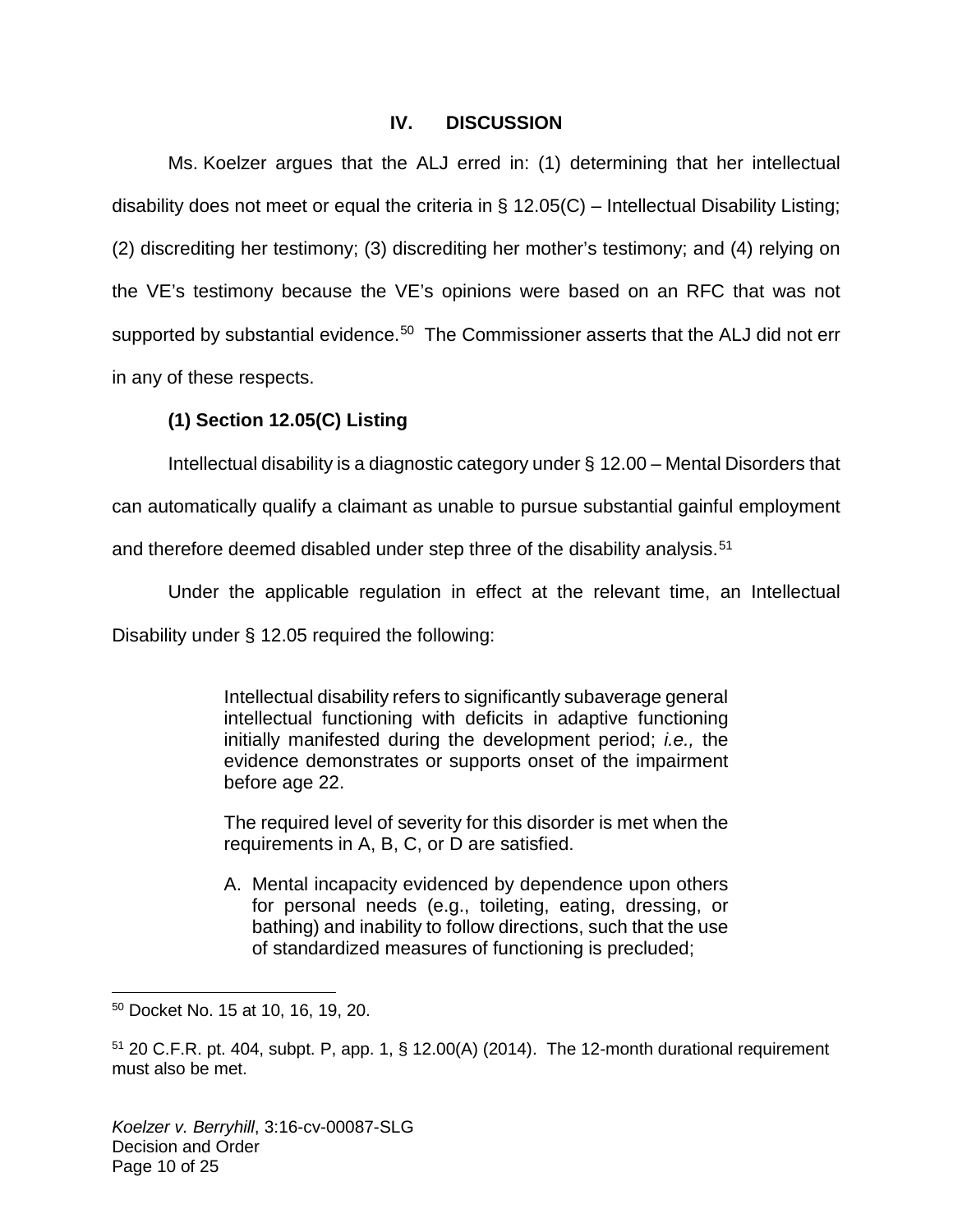OR

B. A valid verbal, performance, or full scale IQ of 59 or less;

OR

C. A valid verbal, performance, or full scale IQ of 60 through 70 and a physical or other mental impairment imposing an additional and significant work-related limitation of function;

OR

- D. A valid verbal, performance, or full scale IQ of 60 through 70, resulting in at least two of the following:
	- 1. Marked restriction of activities of daily living; or
	- 2. Marked difficulties in maintaining social functioning;  $\alpha$ r
	- 3. Marked difficulties in maintaining concentration, persistence, or pace; or
	- 4. Repeated episodes of decompensation, each of extended duration.[52](#page-10-0)

Unlike other diagnostic categories within § 12.00, the applicable version of § 12.05

required a claimant to satisfy "both the introductory paragraph and any one of the four

sets of criteria" (*i.e.,* Paragraphs A–D).<sup>[53](#page-10-1)</sup> Paragraph C is the subsection at issue in this case.[54](#page-10-2)

The record includes a diagnosis of intellectual disability dated February 17, 2014

by Nan Truit, Ph.D., that on its face would appear to meet the requirements of Paragraph

 $C.55$  $C.55$ However, the ALJ, after analysis, concluded that Dr. Truit's diagnosis was

<span id="page-10-2"></span> $54$  Id.

<span id="page-10-3"></span><sup>55</sup> A.R. 684–94

<span id="page-10-0"></span> $\overline{a}$ <sup>52</sup> 20 C.F.R. pt. 404, subpt. P, app. 1, § 12.05 (2014).

<span id="page-10-1"></span><sup>53</sup> 20 C.F.R. pt. 404, subpt. P, app. 1, § 12.00(A) (2014).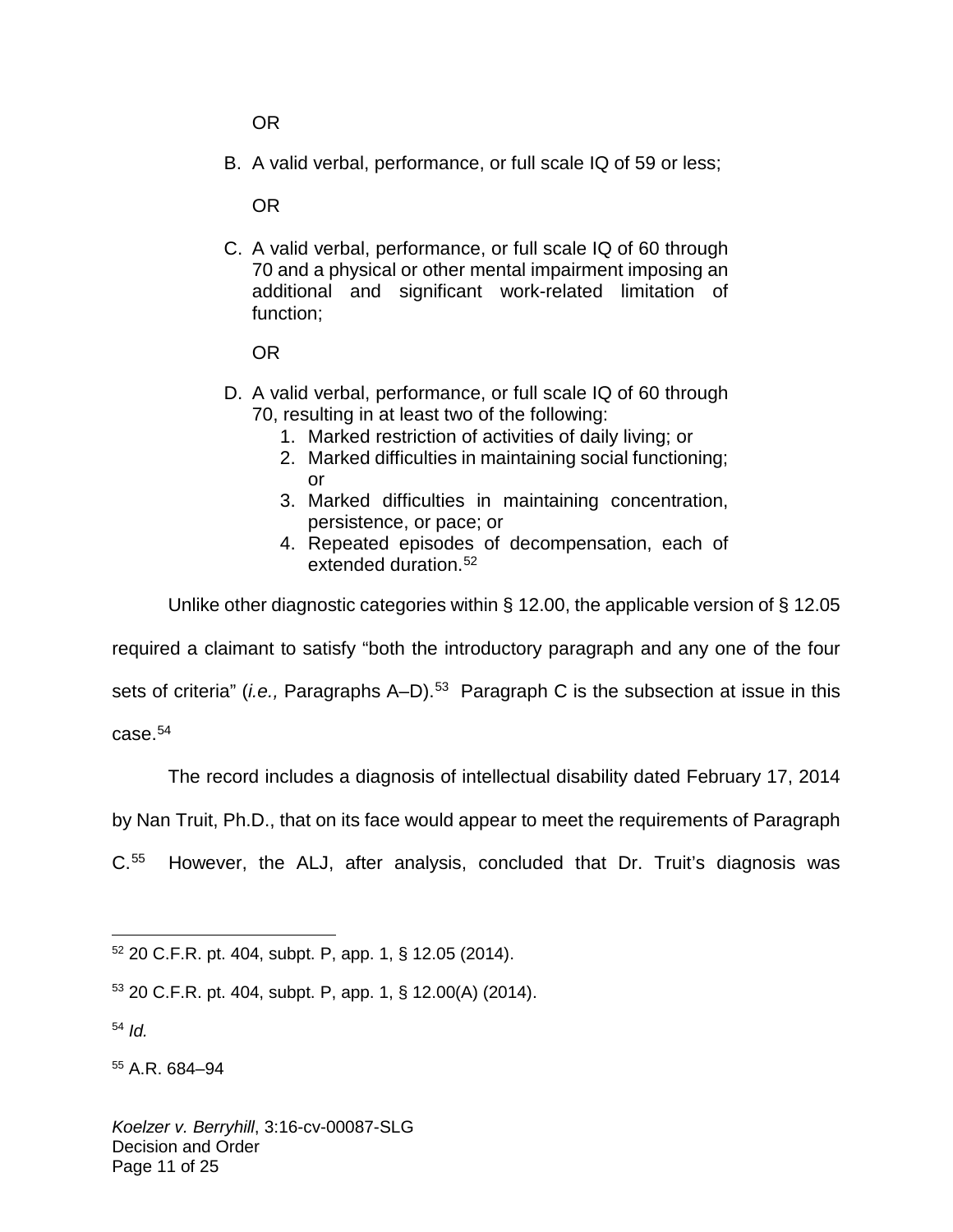"unsupported by the evidence as a whole," and rejected it.<sup>[56](#page-11-0)</sup> On appeal, Ms. Koelzer argues that the ALJ improperly rejected Dr. Truit's diagnosis that Ms. Koelzer met the requirements of an Intellectual Disability diagnosis.

Dr. Truit met with Ms. Koelzer in February 2014 for a comprehensive neuropsychological evaluation.<sup>[57](#page-11-1)</sup> Dr. Truit interviewed Ms. Koelzer and her mother, reviewed medical records related to the assault in December 2011, and reviewed Ms. Koelzer's school records. She also conducted a battery of assessments on Ms. Koelzer.<sup>[58](#page-11-2)</sup> The doctor noted a possibility of secondary gain, but explicitly found that validity of the testing had been assessed and determined to be valid.<sup>[59](#page-11-3)</sup>

Dr. Truit administered numerous tests to Ms. Koelzer, including the Wechsler Adult Intelligence Scale – Fourth Edition ("WAIS-IV"), the Rey Complex Figure Test and Recognition Trial, the Wisconsin Card Sorting Task ("WCST"), Conners' Continuous Performance Test II ("Conners' CPT II"), the Digit Vigilance Test ("DVT"), the Posttraumatic Stress Diagnostic Scale ("PDS"), and Beck's Depression Inventory, Validity, and Pain Patient Profile ("P3").

Within the WAIS-IV, Ms. Koelzer was administered ten subtests including: verbal comprehension, perceptual reasoning, working memory, processing speed, Full Scale

 $\overline{a}$ 

Koelzer v. Berryhill, 3:16-cv-00087-SLG Decision and Order Page 12 of 25

<span id="page-11-0"></span><sup>56</sup> A.R. 25, 33.

<span id="page-11-1"></span><sup>57</sup> A.R. 685; see also A.R. 435, 667.

<span id="page-11-2"></span><sup>58</sup> A.R. 694.

<span id="page-11-3"></span><sup>&</sup>lt;sup>59</sup> A.R. 687. On this topic, the regulation states, "the narrative report that accompanies the test results should comment on whether the IQ scores are considered valid and consistent with the developmental history and degree of functional limitations." 20 C.F.R. pt. 404, subpt. P, app. 1,  $§ 12.00(D)(6)(a).$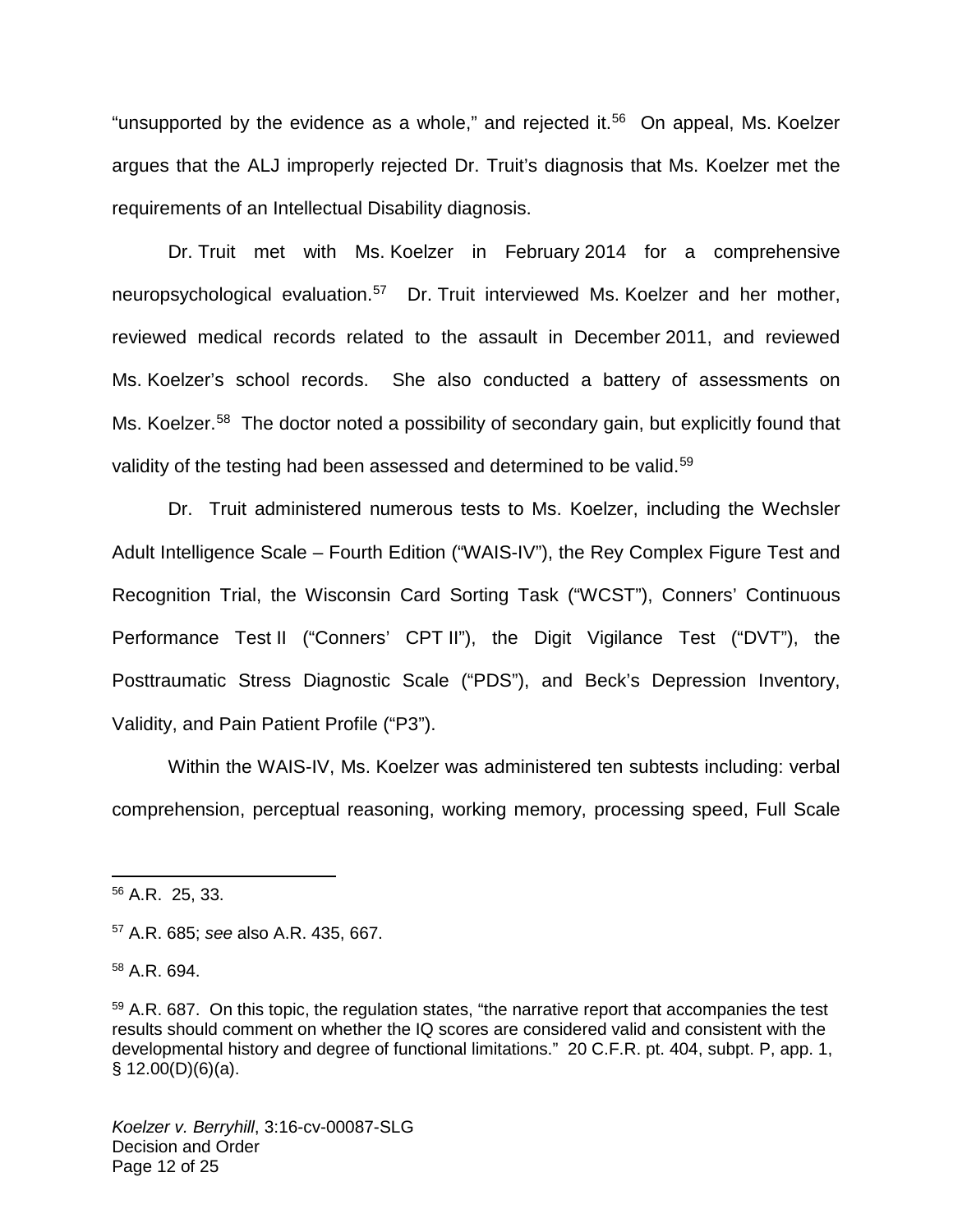Intelligence Quotient ("FSIQ"), and general ability. The FSIQ incorporates the ten subtest scores and Dr. Truit indicates that it "is considered the most representative estimate of global intellectual functioning."<sup>[60](#page-12-0)</sup> Ms. Koelzer attained a composite FSIQ score of 67.<sup>[61](#page-12-1)</sup> Dr. Truit opined that overall, Ms. Koelzer's test results place her general cognitive ability in the "extremely low range of intellectual functioning" and "her overall thinking and reasoning abilities exceed those of only approximately 1% of individuals her age."<sup>[62](#page-12-2)</sup>

To assess trauma and characterological development, Dr. Truit administered the PDS to evaluate for PTSD. Ms. Koelzer met all the criteria for PTSD; test results showed a severe symptom rating and level of impairment.<sup>[63](#page-12-3)</sup>

Dr. Truit's ultimate diagnostic impressions were that "all indications are that [Ms. Koelzer] meets criteria for the DSM-5 diagnosis of intellectual disability and that this cognitive pattern is pervasive [and] has been present since at least Kindergarten." Her other diagnostic impressions included PTSD, persistent depressive disorder with anxious distress, obesity, and rapid elimination of bowel. She opined that Ms. Koelzer "generally achieved a  $4<sup>th</sup>$  grade education" according to the school records she reviewed, the most recent of which was when Ms. Koelzer was 20 years old and receiving special education services.<sup>[64](#page-12-4)</sup>

1

<span id="page-12-2"></span><sup>62</sup> A.R. 689.

<span id="page-12-3"></span><sup>63</sup> A.R. 693.

<span id="page-12-4"></span><sup>64</sup> A.R. 694.

<span id="page-12-0"></span><sup>60</sup> A.R. 689.

<span id="page-12-1"></span> $61$  Dr. Truit's report indicates that she did not find any IQ scores in Ms. Koelzer's school records. However, ASD school records contain a notation that when Ms. Koelzer was 20 years old, she attained an IQ Composite score of 77 on the Kaufman Brief Intelligence Test. A.R. 301.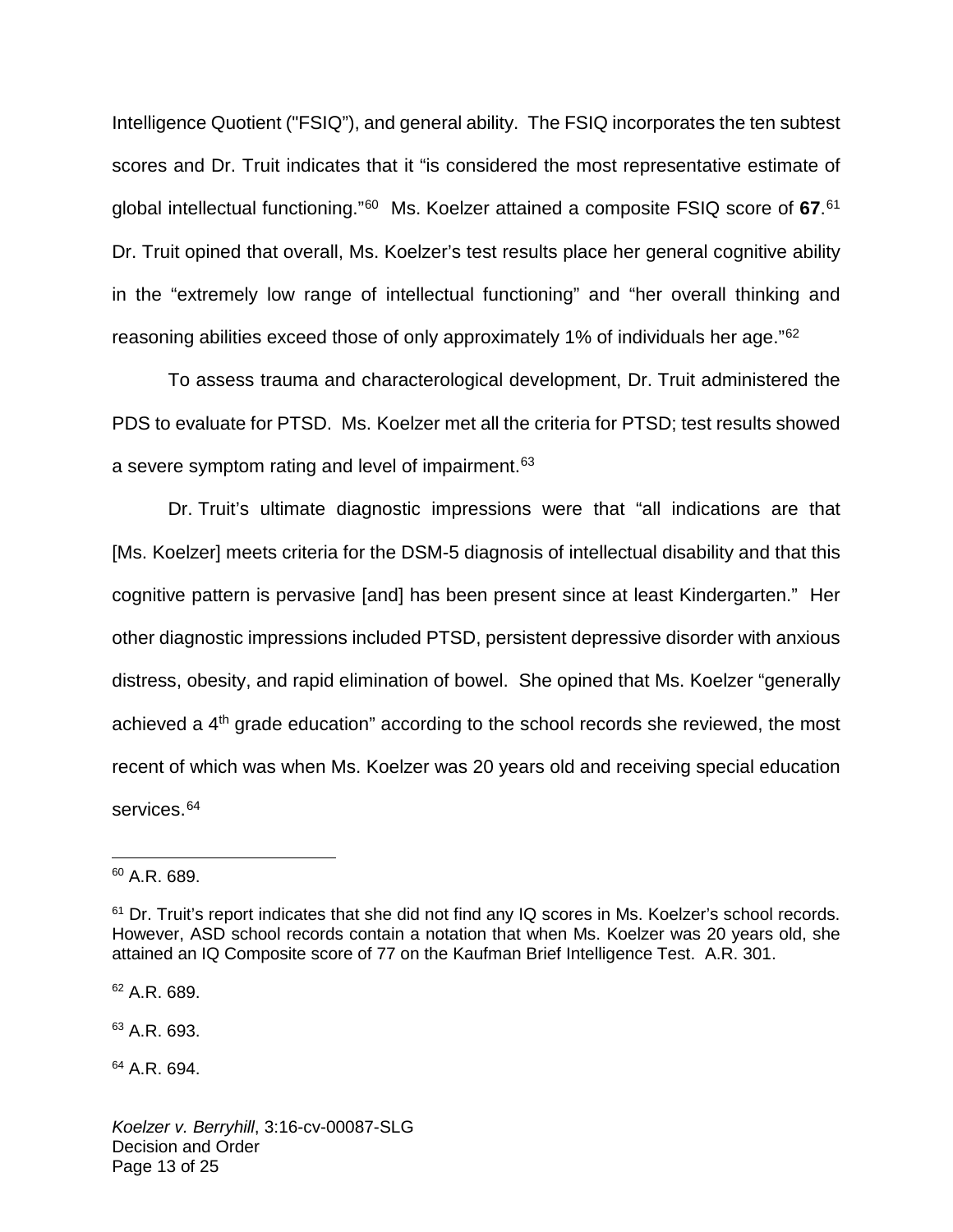Dr. Truit also opined that Ms. Koelzer was unable to work outside the home because she was "paralyzed by her symptoms of PTSD." The doctor added, "[i]t should be emphasized that Ms. Koelzer is not mentally able to seek employment at this time." She stated that Ms. Koelzer may be able to return to work—"[w]hen [Ms. Koelzer] is well enough to look for work"—with the assistance of the Division of Vocational Rehabilitation.[65](#page-13-0)

The ALJ gave Dr. Truit's opinion that Ms. Koelzer was presently unable to work "no weight" because he did not find "her assessment to be a reasonable interpretation of [Ms. Koelzer's] true functioning."<sup>[66](#page-13-1)</sup> Instead, the ALJ indicated he would accord "great weight" to the assessment of Wandal Winn, M.D., the State agency consultant.<sup>[67](#page-13-2)</sup> Dr. Winn did not treat or examine Ms. Koelzer, but formulated his opinion based on his review of some—but not all—of Ms. Koelzer's medical and school records.<sup>[68](#page-13-3)</sup> Based on that limited review, Dr. Winn diagnosed Ms. Koelzer with a non-severe hearing loss, as well as severe anxiety and personality disorders.<sup>[69](#page-13-4)</sup> His report is silent as to any intellectual disability. His records review was done prior to Dr. Truit's evaluation; hence, he could not

1

<span id="page-13-2"></span><sup>67</sup> A.R. 32.

<span id="page-13-4"></span><sup>69</sup> A.R. 80.

Koelzer v. Berryhill, 3:16-cv-00087-SLG Decision and Order Page 14 of 25

<span id="page-13-0"></span><sup>65</sup> A.R. 695.

<span id="page-13-1"></span><sup>66</sup> A.R. 33.

<span id="page-13-3"></span><sup>&</sup>lt;sup>68</sup> Dr. Winn's only identifies the Paradise Valley School District records, and not the Anchorage School District records, as included within his review. See A.R. 78. Ms. Koelzer attended high school in Arizona in 11th grade. The records from Arizona provide only limited information regarding Ms. Koelzer's educational deficits. They do include a transition plan for Ms. Koelzer in which she would coordinate with the Department of Vocational Rehabilitation upon completion of high school. A.R. 261; see also A.R. 273.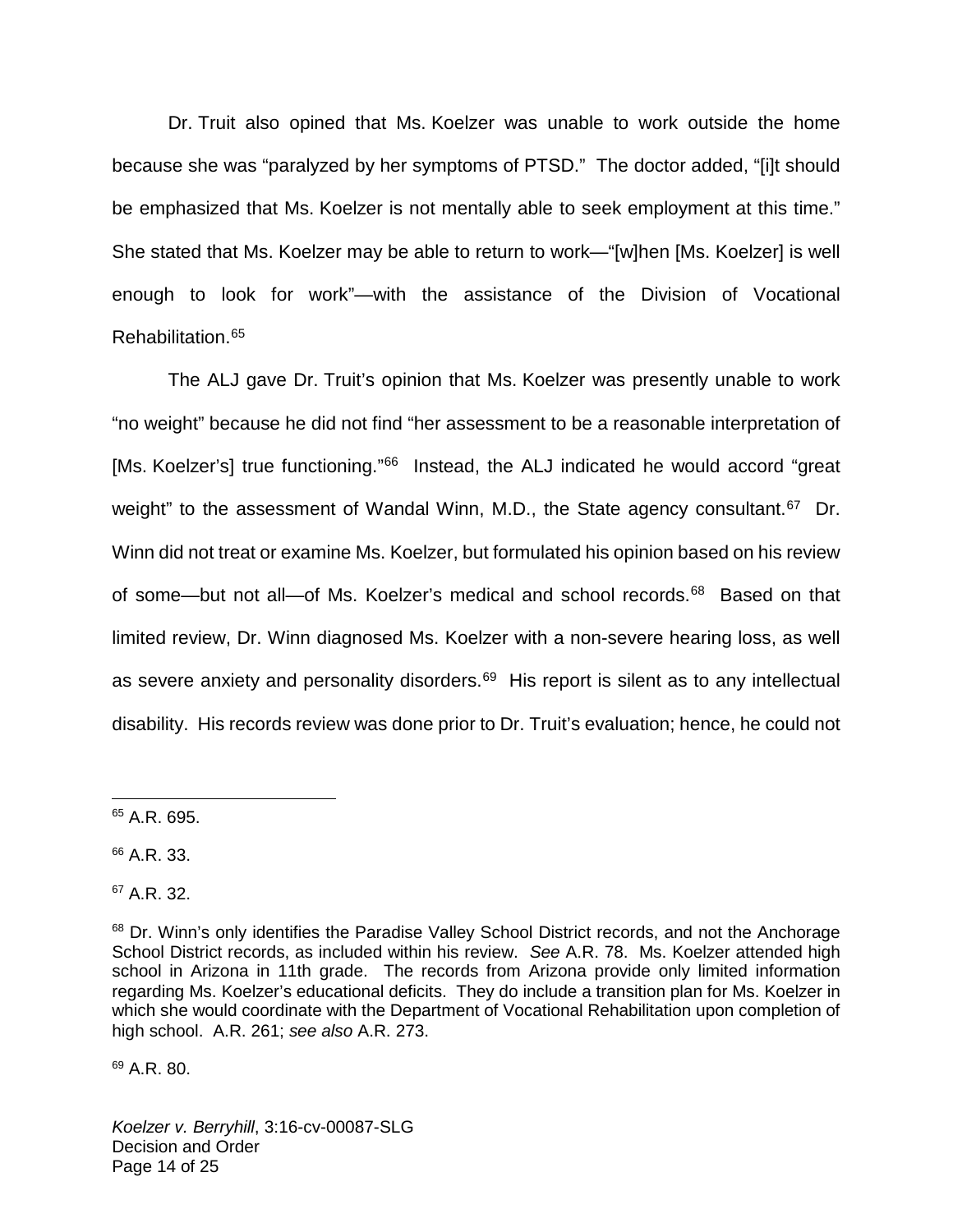have been aware of it at the time of his review. He did review Dr. Campbell's report on the mental status examination he performed of Ms. Koelzer, but did not comment on the fact that Dr. Campbell notes that Ms. Koelzer exhibited cognitive defects at that examination or that Dr. Campbell opined that "[i]t would be helpful to obtain school records and psychological testing."[70](#page-14-0)

As noted above, the ALJ explicitly rejected Dr. Truit's opinion that Ms. Koelzer met the DSM-5 criteria for intellectually disability. The ALJ stated that Dr. Truit's "diagnosis [wa]s not consistent with other evidence in the record."<sup>[71](#page-14-1)</sup> He reasoned that no treating source had "suggested that [Ms. Koelzer] has an intellectual disability or made reference to obvious signs of below average intelligence . . . [and that] no clinical evidence of cognitive limitations" existed in Ms. Koelzer's treatment records.<sup>[72](#page-14-2)</sup> He further noted that Dr. Truit's statement that Ms. Koelzer "had not been previously diagnosed with mild mental retardation and had no IQ scores in her academic records was not accurate." He referenced the higher IQ score of 77 noted in the school records from January 14, 2005.<sup>[73](#page-14-3)</sup> The ALJ also maintained that neither Dr. Campbell nor Dr. Donovan had mentioned a possibility of intellectual disability, yet they had each recently evaluated or treated Ms. Koelzer.<sup>[74](#page-14-4)</sup> The ALJ also found that Dr. Truit's statement that Ms. Koelzer was

1

<span id="page-14-2"></span> $72$  A.R. 24.

Koelzer v. Berryhill, 3:16-cv-00087-SLG Decision and Order Page 15 of 25

<span id="page-14-0"></span><sup>70</sup> A.R. 442.

<span id="page-14-1"></span> $71$  A.R. 23.

<span id="page-14-3"></span><sup>&</sup>lt;sup>73</sup> A.R. 24. See A.R. 301 (Kaufman Brief Intelligence Test with IQ composite score of 77). In 2005, Ms. Koelzer was 20 years old.

<span id="page-14-4"></span> $74$  A.R. 24. The ALJ did not comment on the fact that Dr. Campbell noted cognitive deficits when he examined Ms. Koelzer, and had opined that psychological testing would be helpful.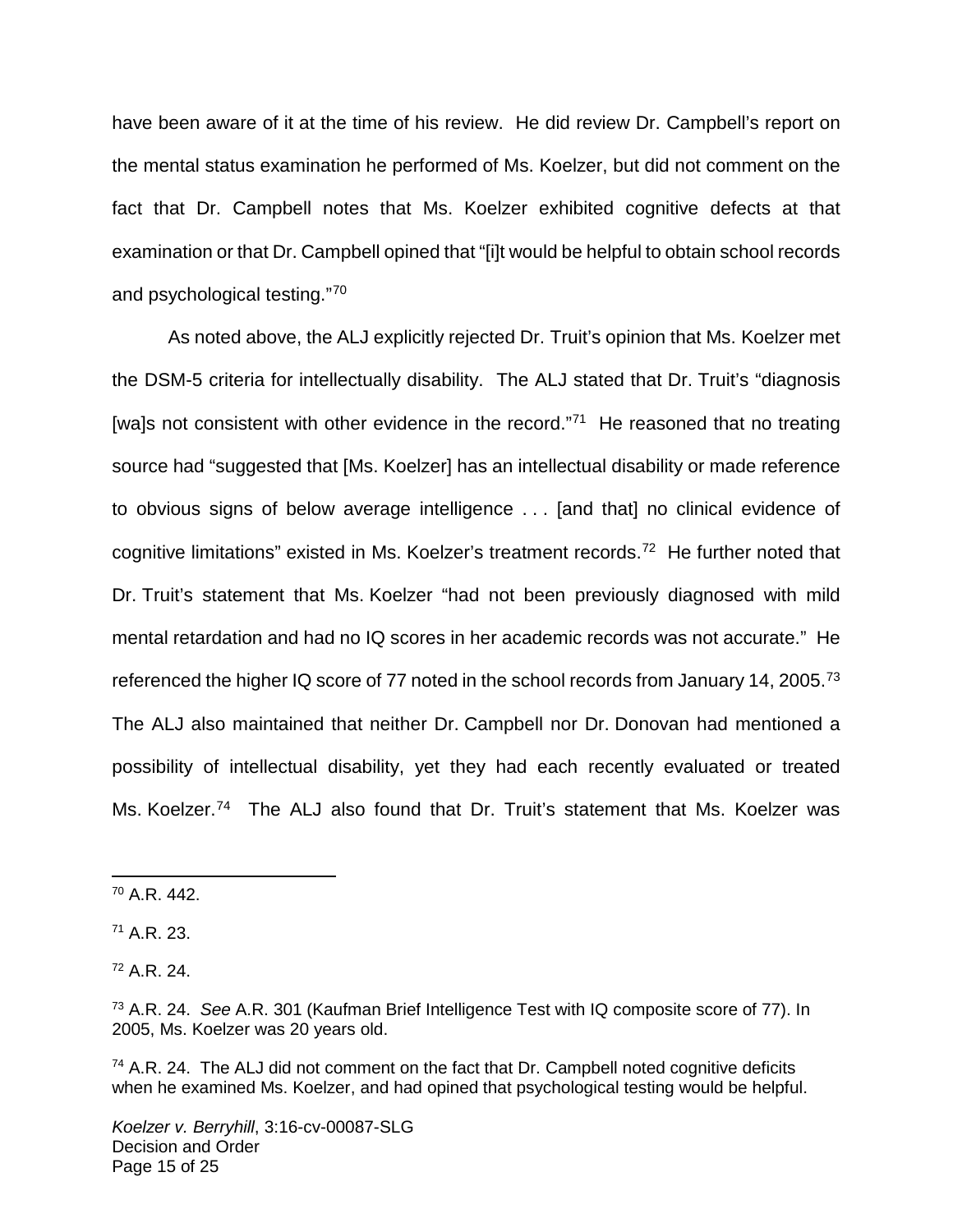"'currently' not functioning as expected for her age, level of education, and former functioning" did not satisfy the introductory paragraph to Listing 12.05, which requires that a claimant's "deficits in adaptive functioning initially manifested during the development period prior to age 22."[75](#page-15-0)

"Regardless of its source, [the SSA] will evaluate every medical opinion [it] receive[s]."<sup>[76](#page-15-1)</sup> Medical opinions come from three types of sources: those who treat the claimant; those who examine but do not treat the claimant; and those who neither examine nor treat the claimant. "As a general rule, more weight should be given to the opinion of a treating source than to the opinion of doctors who do not treat the claimant."<sup>[77](#page-15-2)</sup> And the opinion of an examining physician "is, in turn, entitled to greater weight that the opinion of a nonexamining physician."<sup>[78](#page-15-3)</sup> Moreover, "[a]s is the case with the opinion of a treating physician, the Commissioner must provide 'clear and convincing' reasons for rejecting the uncontradicted opinion of an examining physician."[79](#page-15-4)

Here, Dr. Truit was an examining source when she conducted the neuropsychological evaluation of Ms. Koelzer and diagnosed Ms. Koelzer with an

1

The ALJ also did not comment on the fact that Dr. Donovan's records indicated that she intended to obtain such testing. See A.R. 442.

<span id="page-15-0"></span> $75$  A.R. 24. The ALJ did not reference Dr. Truit's statement in her report that Ms. Koelzer's diagnosis of Intellectual Disability "has been present since at least Kindergarten." A.R. 694.

<span id="page-15-1"></span><sup>76</sup> 20 C.F.R. §§ 404.1527(c), 416.927(c) (2014).

<span id="page-15-2"></span> $77$  Garrison v. Colvin, 759 F.3d 995, 1012 (9th Cir. 2014) (quoting Lester v. Chater, 81 F.3d 821, 830 (9th Cir. 1995)).

<span id="page-15-3"></span><sup>78</sup> Lester, 81 F.3d at 830.

<span id="page-15-4"></span> $79$  Id.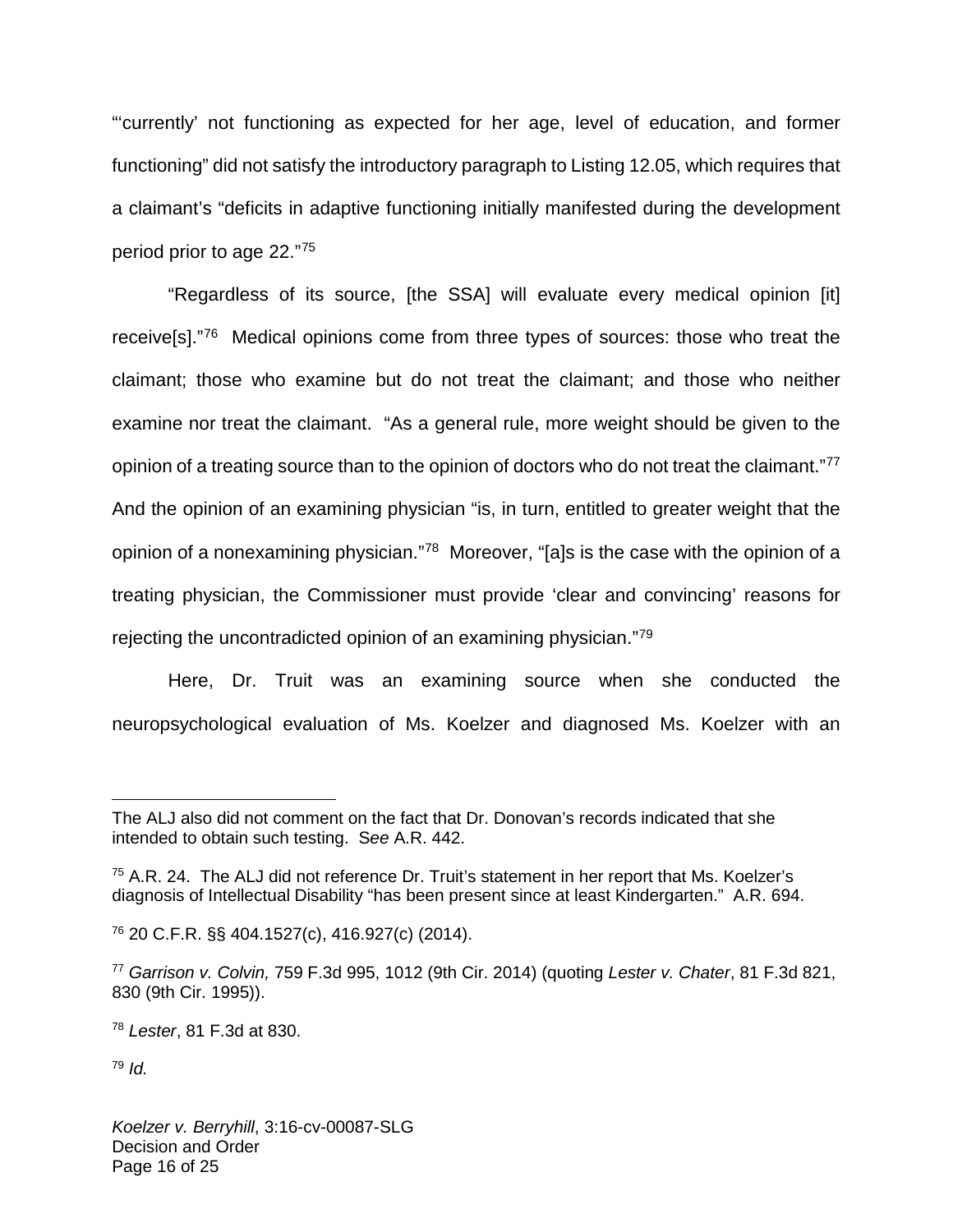intellectual disability. That opinion was not contradicted by any other doctor's opinion. In fact, no other health care provider evaluated that specific issue. Therefore, Ninth Circuit authority requires that the Commissioner provide clear and convincing evidence before rejecting Dr. Truit's opinion.<sup>[80](#page-16-0)</sup>

When weighing a medical opinion, including that of an examining source, the ALJ must consider the extent to which the opinion is supported by relevant evidence, such as medical signs and laboratory results; the extent to which an opinion is consistent with other opinions and evidence in the record; whether the opinion is within the source's area of specialization; and other factors such as the medical source's degree of familiarity with the SSA's disability process and with other information in the claimant's record.<sup>[81](#page-16-1)</sup>

Here, the Court finds that the ALJ erred in rejecting the entirety of Dr. Truit's neurological evaluation, including the extensive objective medical evidence contained within it and the doctor's professional opinions as a specialist. As detailed above, Dr. Truit conducted a battery of tests on Ms. Koelzer. The results of these tests are objective medical evidence that the ALJ must consider. Among these test results is Ms. Koelzer's FSIQ score of 67. This score falls directly within the definitional range to qualify as intellectual disability under § 12.05(C), as it is a "valid verbal, performance, or full scale IQ of 60 through 70."[82](#page-16-2)

<span id="page-16-0"></span><sup>&</sup>lt;sup>80</sup> *Id.* at 831 (citations omitted).

<span id="page-16-1"></span><sup>81</sup> See Orn v. Astrue, 495 F.3d 625, 631 (9th Cir. 2007) (citing 20 C.F.R. § 404.1527).

<span id="page-16-2"></span> $82$  20 C.F.R. pt. 404, subpt. P, app. 1, § 12.05(C), (D). Although a higher IQ test score is referenced in the school records, it is simply a notation in the record that a short-form IQ test had been administered to Ms. Koelzer when she was 20 years old. No additional test results or psychologist's report is included with respect to that test.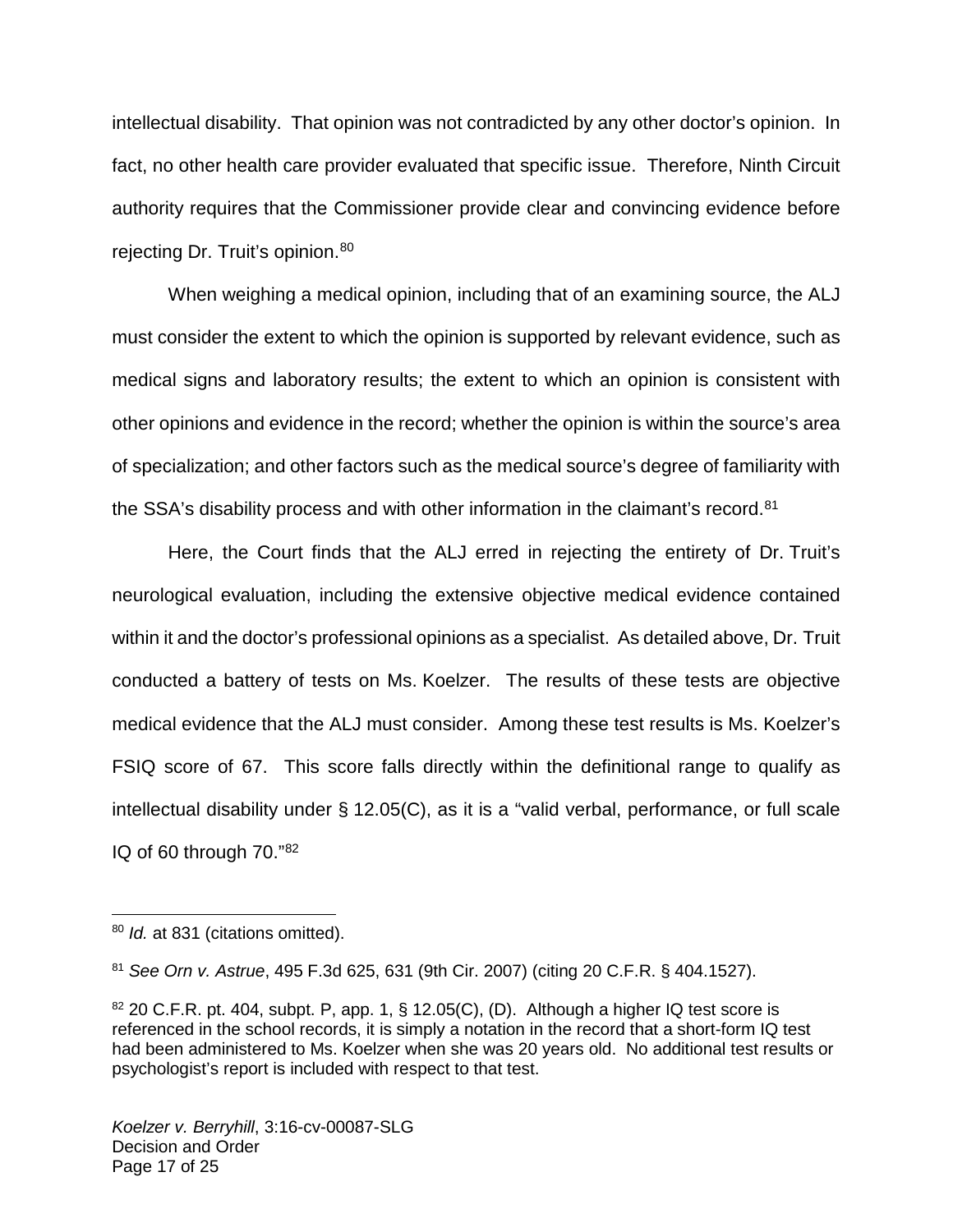The ALJ failed to provide any reason, much less clear and convincing reasons, for rejecting the IQ test score as determined by Dr. Truit. Indeed, on appeal, the Commissioner acknowledges that Ms. Koelzer met the valid IQ score requirement of 60 through 70 under  $\S$  12.05(C).<sup>[83](#page-17-0)</sup>

An Intellectual Disability Listing under § 12.05(C) also requires a finding of "a physical or other mental impairment imposing an additional and significant work-related limitation of function." On this point, Dr. Truit opined that Ms. Koelzer's PTSD constituted such a limitation. Such an opinion is amply supported not only by Dr. Truit's testing of Ms. Koelzer to confirm the severity of her PTSD, but also by many other records in the file. For example, Dr. Campbell diagnosed Ms. Koelzer with PTSD in his mental status examination,<sup>[84](#page-17-1)</sup> and Anchorage Neighborhood Health Center records contain multiple

<span id="page-17-0"></span><sup>&</sup>lt;sup>83</sup> Docket No. 17 at 12. The Court also observes that many of the ALJ's findings on the extent of Ms. Koelzer's cognitive deficits are inconsistent with the record. For example, the ALJ states that the mental status examiner, William Campbell, M.D. "[r]eported that the claimant had poor memory, but otherwise reported that the claimant's mental status examination results were fair to good," and he "did not include a diagnosis of intellectual disability in his report." A.R. 24. But in fact, Dr. Campbell did not address intellectual capacity at all, other than to specifically find that Ms. Koelzer "has some [cognitive] deficits on examination," and that it "would be helpful to obtain school records and psychological testing." A.R. 24. Likewise, the ALJ stated that "nothing in the treatment notes" of Cleary Donovan, PSyD, Ms. Koelzer's treating psychologist, "would suggest cognitive limitations consistent with intellectual disability." A.R. 24. But Dr. Donovan's cognitive limitations consistent with intellectual disability." A.R. 24. assessment notes of March 27, 2014 state an intention to administer the Montreal Cognitive Assessment ("MoCA") "to screen for possible cognitive impairment." A.R. 660. In that regard, the time period to submit additional records to the ALJ expired on April 10, 2014. Consequently, it would be unlikely that any additional testing results could have been submitted to the ALJ by that time, if such testing was done.

<span id="page-17-1"></span><sup>&</sup>lt;sup>84</sup> A.R. 442. Dr. Winn found Ms. Koelzer had a severe "anxiety disorder," consisting of "recurrent and intrusive recollections of a traumatic experience, which are a source of marked distress." A.R. 80. But he then opines that Ms. Koelzer's fear of her ex-boyfriend is reasonable, "and she could address it to some significant degree by seeking work outside of Alaska." A.R. 80.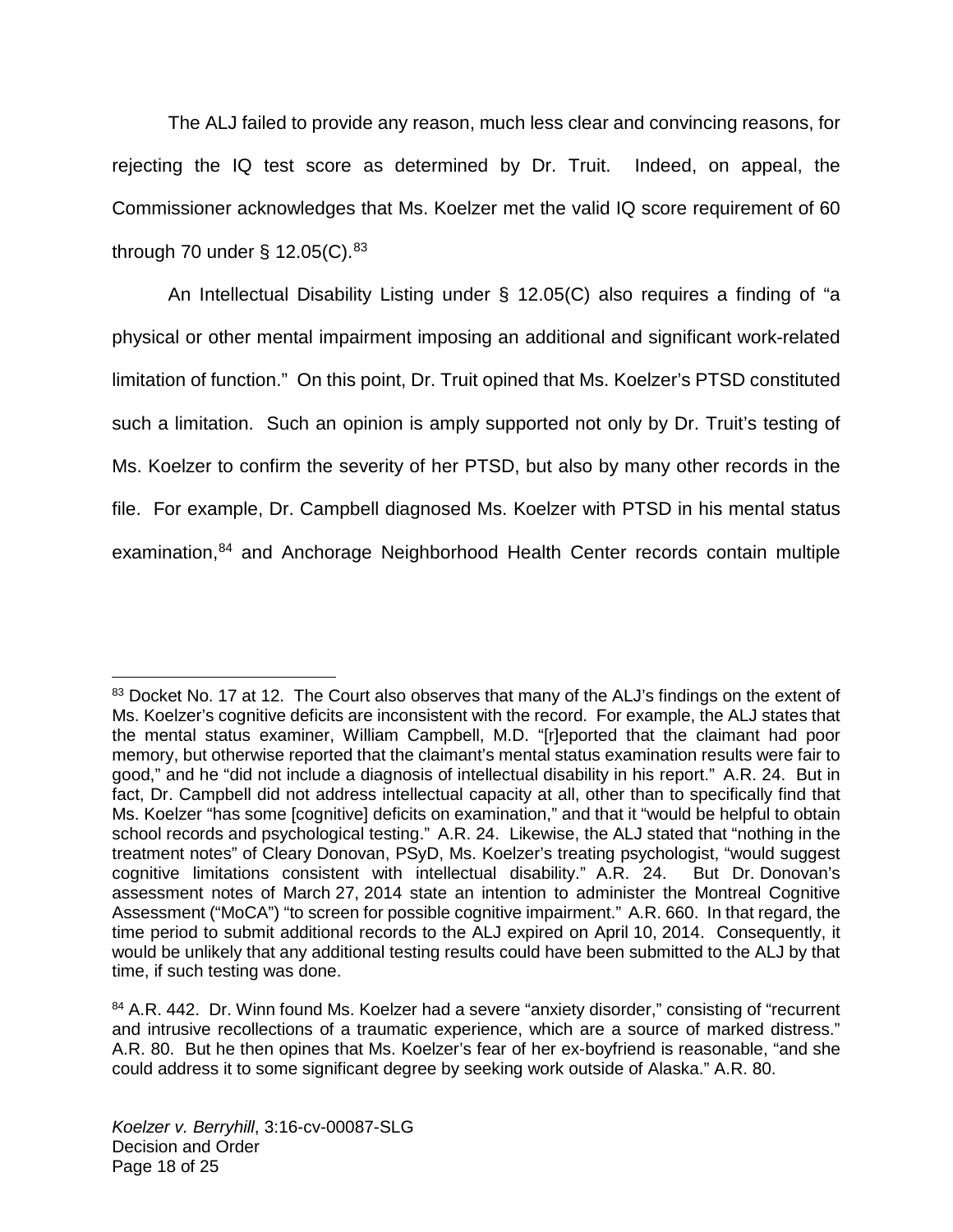references to the diagnosis and treatment of PTSD.<sup>[85](#page-18-0)</sup> The records also reflect that Ms. Koelzer had received counselling at UAA "to address her reported assault in 2011."<sup>[86](#page-18-1)</sup> The record also contains records of the emergency treatment that Ms. Koelzer received immediately after assault.<sup>[87](#page-18-2)</sup> Other evidence in the record also supports the limitations of function created by Ms. Koelzer's PTSD: Ms. Koelzer rarely leaves her home and when she does she is accompanied by a family member or friend. Ms. Koelzer stays up all night and sleeps during the day when her family is awake because she is more afraid that she will again be physically harmed when it is dark outside. Her ability to focus and remember are also considerably impaired.

 The ALJ determined that Ms. Koelzer's PTSD constitutes a severe impairment under step two of the disability analysis. But in his step three analysis, the ALJ failed to address the PTSD at all. Indeed, in that analysis, he does not appear to directly reject Dr. Truit's opinion that the PTSD constitutes a significant work-related limitation of function at the present time. In his step three analysis, the ALJ failed to present virtually any evidence, let alone clear and convincing evidence in the record as a whole, which that would support his rejection of this component of the Paragraph C analysis. Based on the foregoing, the Court finds that the ALJ erred in rejecting Dr. Truit's opinion that PTSD imposes an additional and significant work-related limitation on Ms. Koelzer's function.

1

<span id="page-18-0"></span> $85$  See, e.g., A.R. 665, 661, 659–60.

<span id="page-18-1"></span><sup>86</sup> A.R. 435.

<span id="page-18-2"></span><sup>87</sup> A.R. 376–79.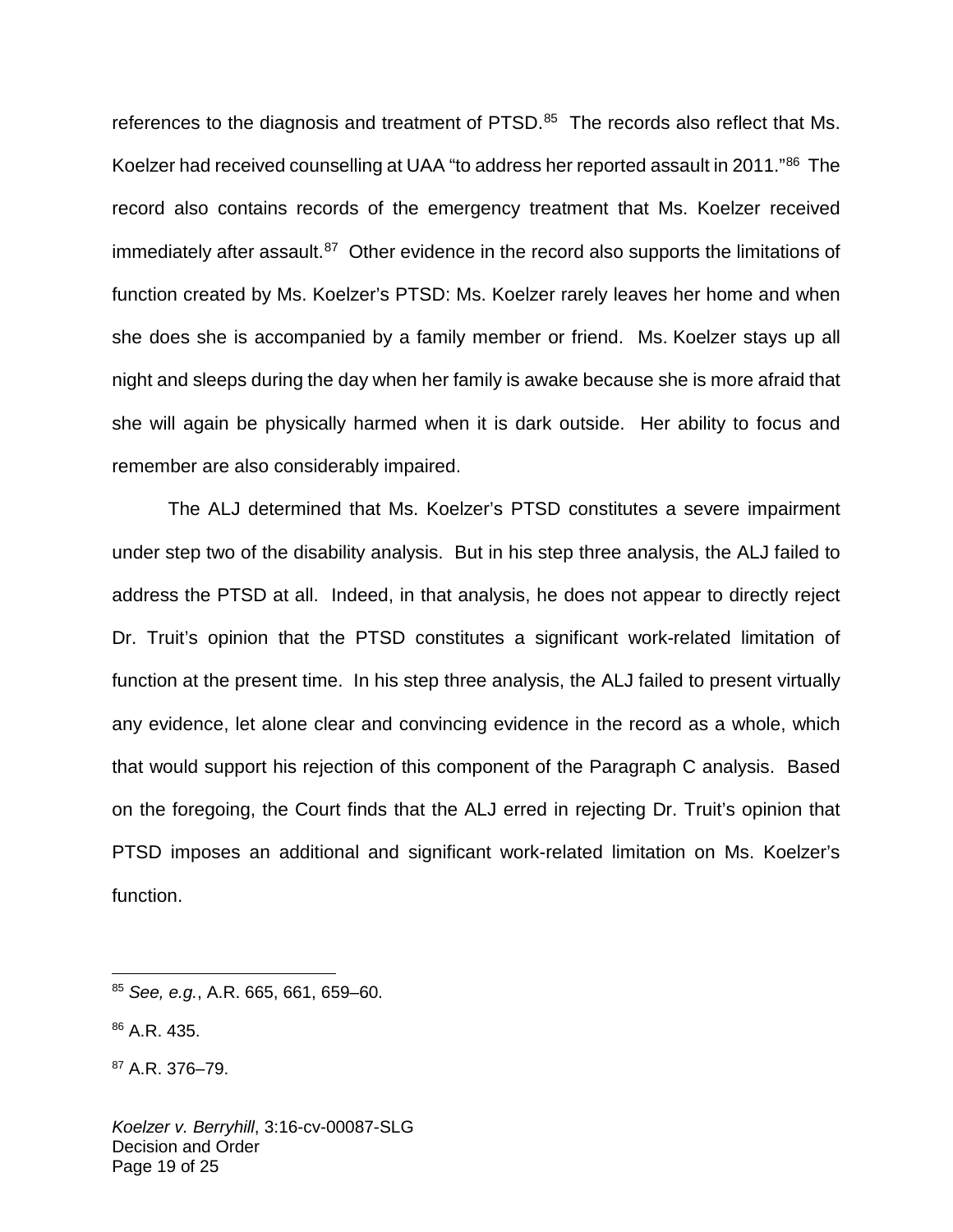In addition to meeting the requirements of Paragraph C, a claimant must also meet the introductory paragraph's requirement of the 12.05 Listing: The evidence must demonstrate or support onset of the impairment in intellectual functioning before age 22. On this topic, Dr. Truit opined that Ms. Koelzer's intellectual disability had been present "since at least Kindergarten."<sup>[88](#page-19-0)</sup> The ALJ's report does not reference this important statement from Dr. Truit's report at all. Rather, the ALJ cites to another portion of the report, which states: "Dr. Truit reported that the claimant is 'currently' not functioning as expected for her age, level of education, and former functioning."<sup>[89](#page-19-1)</sup> From this, the ALJ concludes that "[t]he evidence does not reveal deficits in adaptive functioning consistent with a diagnosis of intellectual disability."<sup>[90](#page-19-2)</sup> Based on this statement, it appears that, at least implicitly, the ALJ reads the § 12.05(C) regulation to mean that the second requirement of Paragraph C—that there exists a physical or other mental impairment imposing an additional and significant work-related limitation of function—must also have been manifested prior to age 22.<sup>[91](#page-19-3)</sup> The Court does not read the regulation in that manner. Rather, the introductory clause to the listing only requires that "deficits in adaptive functioning" be initially manifested during the developmental period; it does not specify when the separate and additional severe impairment set out in Paragraph C must arise.

1

<span id="page-19-0"></span><sup>88</sup> A.R. 694.

<span id="page-19-1"></span><sup>89</sup> A.R. 24, 692.

<span id="page-19-2"></span> $90$  A.R. 25.

<span id="page-19-3"></span><sup>&</sup>lt;sup>91</sup> Cf. DSM-5 at page 38 ("To meet diagnostic criteria for intellectual disability, the deficits in adaptive functioning must be directly related to the intellectual impairments described in [intellectual function.]). The DSM-5 definition of Intellectual Disability does not appear to contain a set of criteria similar to Paragraph C of the applicable SSA regulation.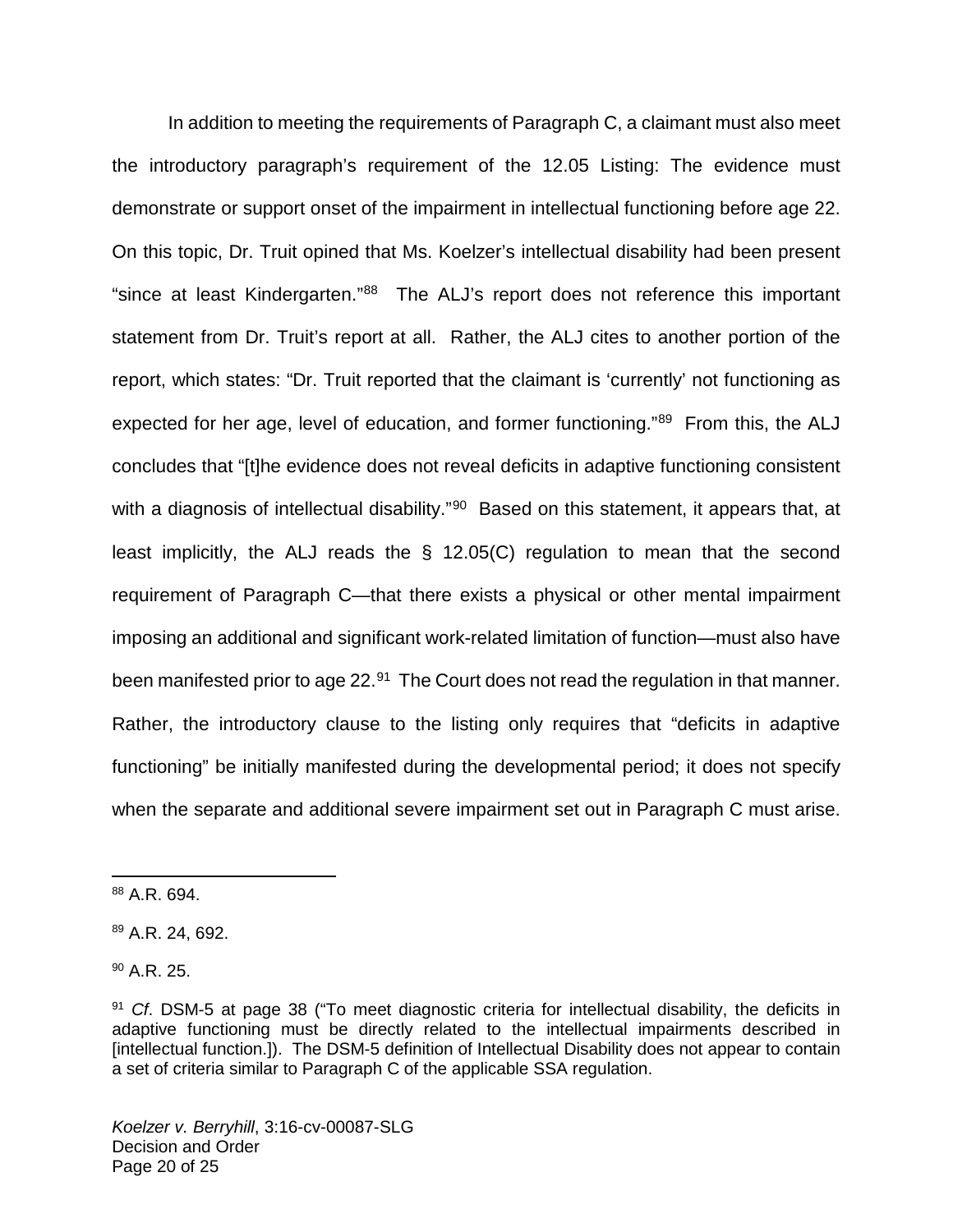Moreover, the regulations specifically acknowledge that a claimant's "level of functioning may vary considerably over time."[92](#page-20-0)

Here, there are extensive school records that support Dr. Truit's opinion that Ms. Koelzer's longstanding cognitive challenges have impacted her adaptive functioning "since at least Kindergarten." Notably, in 2004, Ms. Koelzer's school achievement performance was considerably lower than her IQ result in school testing at that time.<sup>[93](#page-20-1)</sup> As Dr. Truit notes, Ms. Koelzer "has a history of special education services beginning in Kindergarten  $\dots$ . She generally achieved a  $4<sup>th</sup>$  grade education according to  $\dots$  test results."<sup>[94](#page-20-2)</sup> Although she also needed special accommodations to obtain a driver's license while a teen, there have been periods when Ms. Koelzer's adaptive functioning has been higher prior to the onset of the PTSD, as demonstrated by her previous work history.<sup>[95](#page-20-3)</sup> But the IEPs and academic performance results demonstrate that Ms. Koelzer has faced intellectual challenges from an early age.

Most importantly, Dr. Truit's opinion that Ms. Koelzer's adaptive functioning limitations arose prior to age 22 was uncontradicted. Under controlling Ninth Circuit authority, when rejecting the opinion of an uncontradicted examining physician, the Commissioner must provide 'clear and convincing' reasons."<sup>[96](#page-20-4)</sup> Here, the ALJ stated that

 $\overline{a}$ 

<span id="page-20-4"></span><sup>96</sup> Lester v. Chater, 81 F.3d 821, 830 (9th Cir. 1995)

Koelzer v. Berryhill, 3:16-cv-00087-SLG Decision and Order Page 21 of 25

<span id="page-20-0"></span><sup>92</sup> 20 C.F.R. pt. 404, subpt. P, app. 1, § 12.00(D)(2) (2014).

<span id="page-20-1"></span><sup>93</sup> See A.R. 301.

<span id="page-20-2"></span><sup>&</sup>lt;sup>94</sup> A.R. 694.

<span id="page-20-3"></span><sup>95</sup> See, e.g., A.R. 293, 301.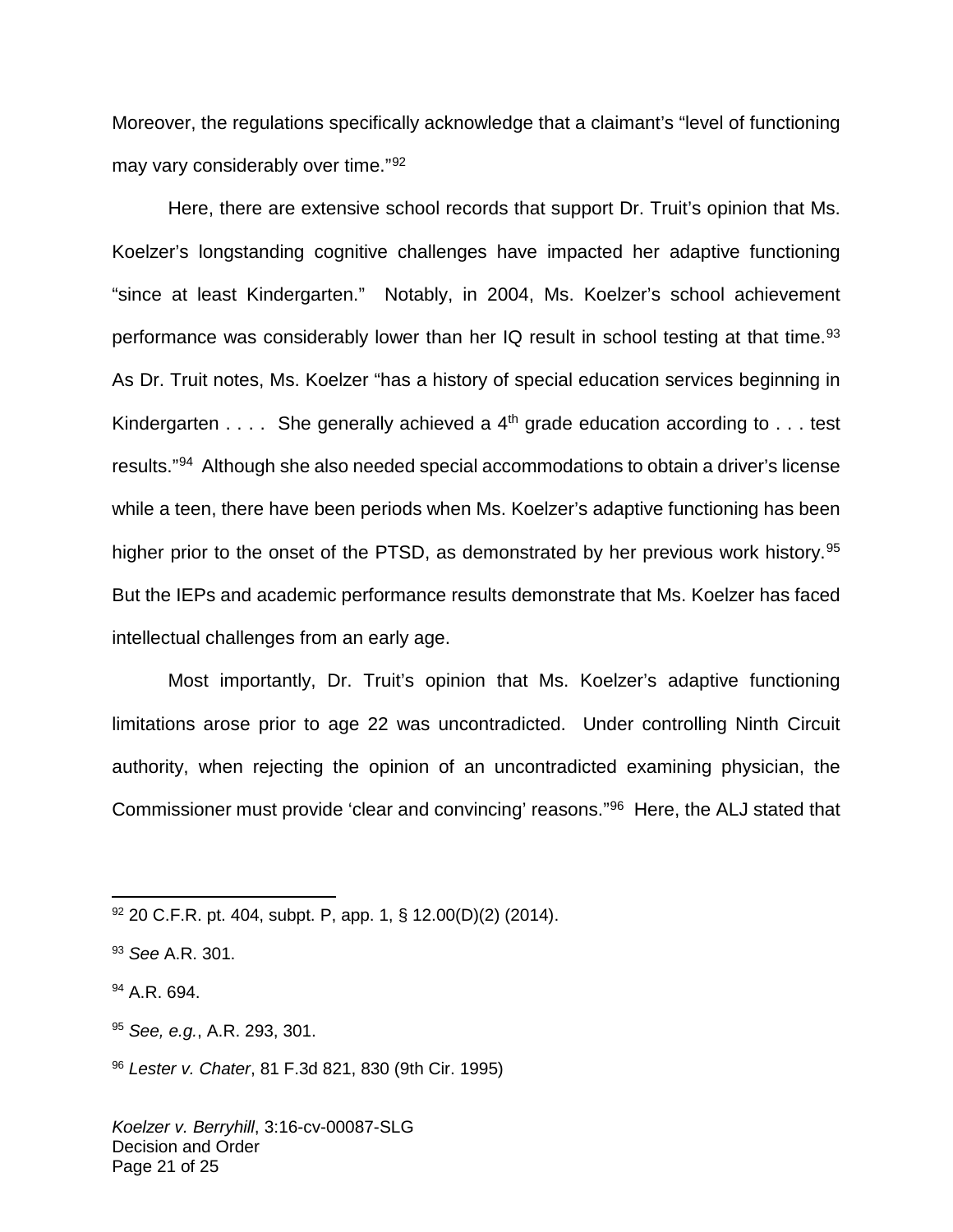"the claimant's past adaptive functioning is not consistent with a diagnosis of intellectual disability."<sup>[97](#page-21-0)</sup> The ALJ offered the following reasons for rejecting Dr. Truit's opinion on this topic: First, although Ms. Koelzer had received special education services, she "is able to read," "competent to handle her own finances" and can write "in an intelligible manner." The ALJ also observed that Ms. Koelzer's medical records did not "reveal significant limitations in her ability to communicate." The ALJ added that Ms. Koelzer had lived independently in the past, had a driver's license, and had previously worked at substantial gainful activity.

But the ALJ's analysis misses the mark. Ms. Koelzer had deficits and impairments in adaptive functioning due to her intellectual functioning limitations prior to age 22. Although the ALJ has identified reasons to question the severity of the adaptive functioning deficits prior to age 22, he did not adequately address or respond to the fact that such deficits existed. The controlling regulation only required a showing that the evidence "demonstrates or supports onset of the impairment before age 22."<sup>[98](#page-21-1)</sup> In short, the Court finds that the ALJ erred in rejecting Dr. Truit's opinion that Ms. Koelzer's mental impairments meet the criteria of Listing 12.05(C).

## **(2) Remaining Issues**

In light of the Court's decision that the ALJ erroneously rejected Dr. Truit's neuropsychological evaluation, the Court declines to address the remaining issues raised (i.e., credibility finding of Ms. Koelzer's statements pertaining to the intensity, persistence,

<span id="page-21-0"></span> $97$  A.R. 24.

<span id="page-21-1"></span><sup>98</sup> See also Revised Medical Criteria for Evaluating Mental Disorders, 75 Fed. Reg. 51,336-01, 51,339–40 (proposed Aug. 19, 2010).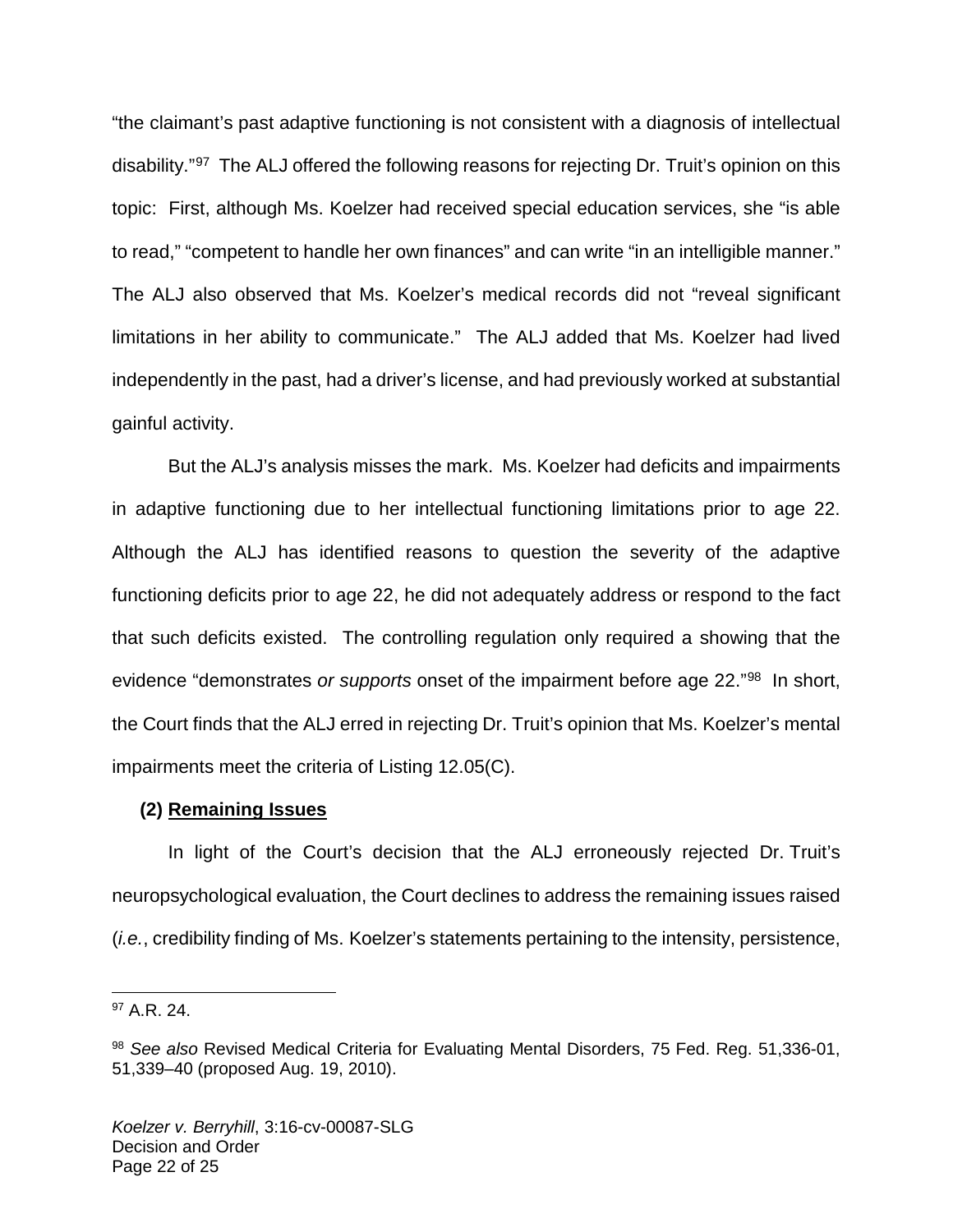and limiting effects of her impairments; according little weight to the lay opinion of Jane Koelzer; and step-five determination).

### **(3) Appropriate Remand**

A court may remand a disability benefits case to the ALJ for further administrative proceedings or for an immediate calculation of benefits. A reviewing court "retains 'flexibility' in determining the appropriate remedy."[99](#page-22-0) A remand for further proceedings is proper when, despite legal errors, the record is uncertain and ambiguous<sup>[100](#page-22-1)</sup> and further administrative proceedings would serve a useful purpose.<sup>[101](#page-22-2)</sup> "Where there is conflicting evidence, and not all essential factual issues have been resolved, a remand for an award of benefits is inappropriate."[102](#page-22-3)

In contrast, a remand for an immediate calculation of benefits is warranted when the requirements of the "credit as true rule" are met. Those requirements are met when: (1) the ALJ failed to provide legally sufficient reasons for rejecting evidence, whether claimant testimony or medical opinion; (2) the record has been fully developed and further proceedings would serve no useful purpose; and (3) if the improperly discredited evidence were credited as true, the ALJ would be required to find the claimant disabled on remand.<sup>[103](#page-22-4)</sup>

<span id="page-22-2"></span><sup>101</sup> Brown-Hunter v. Colvin, 806 F.3d 487, 495 (9th Cir. 2015) (citing Garrison, 759 F.3d at 1020); see also Burrell, 775 F.3d at 1141.

<span id="page-22-0"></span><sup>99</sup> Burrell v. Colvin, 775 F.3d 1133, 1141 (9th Cir. 2014) (citing Garrison v. Colvin, 759 F.3d 995, 1021 (9th Cir. 2014)).

<span id="page-22-1"></span><sup>100</sup> Treichler v. Comm'r Soc. Sec. Admin., 775 F.3d 1090, 1104 (9th Cir. 2014).

<span id="page-22-3"></span><sup>102</sup> Brown-Hunter, 806 F.3d at 496 (citing Treichler, 775 F.3d at 1101).

<span id="page-22-4"></span> $103$  *Id.* at 494 (citing Treichler, 775 F.3d at 1105; Garrison, 759 F.3d at 1020).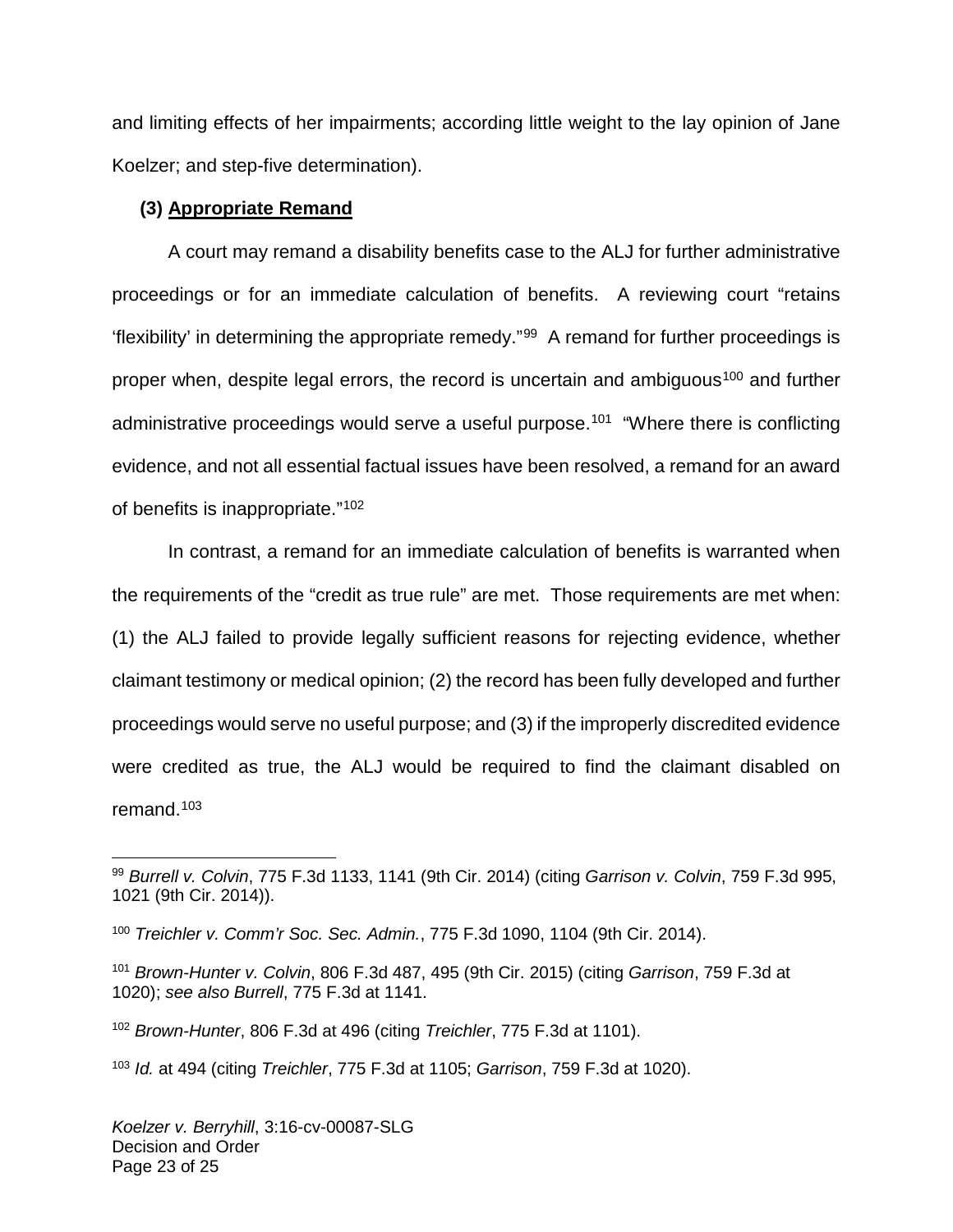Here, the Court has found that the ALJ improperly rejected the objective medical evidence within Dr. Truit's neuropsychological examination, as well as her diagnosis and uncontradicted opinions as a specialist. "[T]he SSA has recognized that '[s]tandardized intelligence test results are essential to the adjudication of all cases of intellectual disability,'" such that an IQ test score "can be the deciding factor in a determination of intellectual disability."[104](#page-23-0)

The Court finds that there are no outstanding issues and that the administrative record is fully developed. Once the discredited evidence as set forth in Dr. Truit's evaluation is credited as true, the ALJ would be required to find the claimant disabled on remand. Ms. Koelzer conclusively meets the definition of criteria (C) in § 12.05—she had an FSIQ of 67, with demonstrated adaptive functioning deficits initially manifested prior to age 22, as well as severe PTSD that imposes an additional and significant work-related limitation of function. Thus, a remand for an immediate calculation of benefits is appropriate in this case.

## **V. CONCLUSION**

The Court, having carefully reviewed the administrative record, finds that the ALJ's determinations are not free from legal error and his decision to deny benefits is not supported by substantial evidence. The Court finds that Ms. Koelzer satisfies the criteria for Listing 12.05 and is therefore disabled as defined under the Act. Accordingly, IT IS ORDERED THAT **Docket 1** is **GRANTED**. The Commissioner's final decision is

<span id="page-23-0"></span><sup>104</sup> Garcia v. Comm'r of Soc. Sec., 768 F.3d 925, 931 (9th Cir. 2014) (citing 20 C.F.R. pt. 404, subpt. P, app. 1, § 12.00(D)(6)(b)).